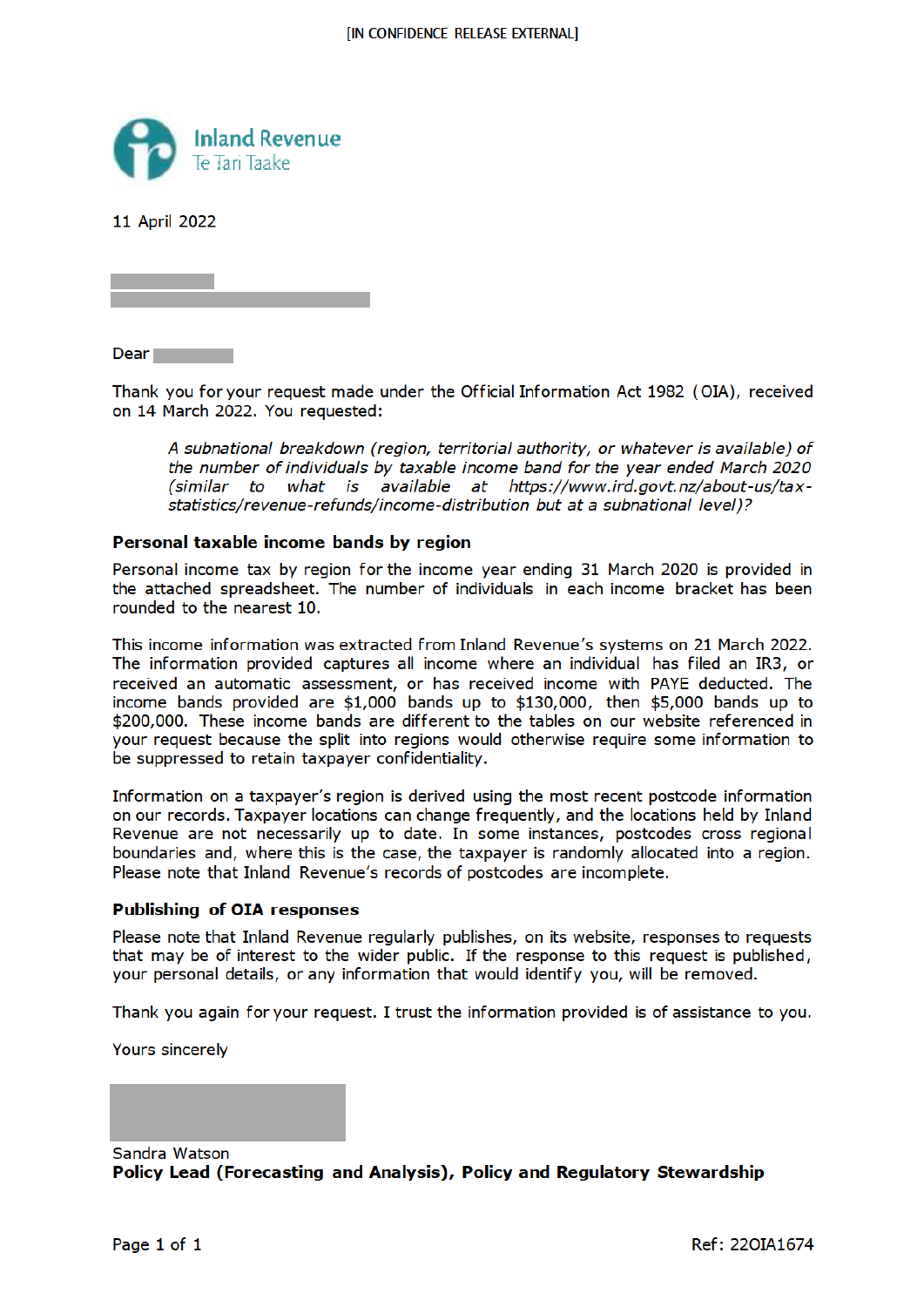**Taxable income by income band and region, year ended 31 March 2020**

|                                            |                  | <b>Auckland</b>        |                     |                 | <b>Bay of Plenty</b> |              |                  | Canterbury     |              |                | Gisborne                   |            |                | <b>Hawkes Bay</b> |                  |                | <b>Manawatu Wanganui</b> |                  |              | Marlborough            |                  |                | <b>Nelson</b>  |            |                | <b>Northland</b> |                    |                |
|--------------------------------------------|------------------|------------------------|---------------------|-----------------|----------------------|--------------|------------------|----------------|--------------|----------------|----------------------------|------------|----------------|-------------------|------------------|----------------|--------------------------|------------------|--------------|------------------------|------------------|----------------|----------------|------------|----------------|------------------|--------------------|----------------|
|                                            | <b>Number</b>    | Income                 | Tax $(\mathsf{Sm})$ | Number          | Income               | Tax (\$m)    | Number           | <b>Income</b>  | Tax (\$m)    | <b>Number</b>  | Income                     | Tax (\$m)  | Number         | Income            | $\mid$ Tax (\$m) | Number         | Income                   | $\mid$ Tax (\$m) | Number       | <b>Income</b>          | $\mid$ Tax (\$m) | <b>Number</b>  | Income         | Tax (\$m)  | <b>Number</b>  | Income           | Tax (\$m)          | <b>Number</b>  |
| nil                                        | 96,030           | $(\mathsf{5m})$<br>0.0 | $0.0\,$             | 17,040          | (\$m)<br>0.0         | 0.0          | 30,500           | (\$m)<br>0.0   | 0.0          | 2,750          | (\$m)<br>$0.0\,$           | 0.0        | 9,070          | $(\$m)$<br>0.0    | $0.0\,$          | 11,360         | $(\$m)$<br>0.0           | 0.0              | 2,260        | $(\mathsf{5m})$<br>0.0 | 0.0              | 3,020          | $(\$m)$<br>0.0 | 0.0        | 9,350          | (Sm)<br>0.0      | 0.0                | 9,480          |
| $$1 - $1,000$                              | 105,060          | 18.7                   | 2.0                 | 16,940          | 3.2                  | 0.3          | 35,040           | 6.0            | 0.7          | 2,490          | 0.5                        | 0.2        | 8,830          | 1.6               | 0.2              | 11,730         | 2.1                      | 0.2              | 2,450        | 0.4                    | 0.0              | 3,450          | 0.6            | 0.1        | 8,160          | 1.4              |                    | 11,070         |
| \$1,001 - \$2,000                          | 20,400           | 30.0                   | 3.2                 | 3,550           | 5.2                  | 0.6          | 6,630            | 9.7            | 1.0          | 590            | 0.9                        | 0.2        | 1,890          | 2.8               | 0.3              | 2,290          | 3.4                      | 0.4              | 590          | 0.9                    | 0.1              | 690            | 1.0            | 0.1        | 1,720          | 2.5              | 0.3                | 2,500          |
| \$2,001 - \$3,000                          | 16,220           | 40.4                   | 4.3                 | 2,820           | 7.0                  | 0.7          | 5,100            | 12.7           | 1.4          | 460            | 1.1                        | 0.2        | 1,390          | 3.5               | 0.4              | 1,810          | 4.5                      | 0.5              | 500          | 1.3                    | 0.1              | 560            | 1.4            | 0.2        | 1,460          | 3.6              |                    | 1,930          |
| \$3,001 - \$4,000<br>\$4,001 - \$5,000     | 14,690<br>13,860 | 51.4<br>62.3           | 5.4<br>6.6          | 2,460<br>2,400  | 8.6<br>10.8          | 0.9<br>1.2   | 4,810<br>4,510   | 16.9<br>20.3   | 1.8<br>2.2   | 410<br>380     | 1.4<br>1.7                 | 0.1<br>0.2 | 1,310<br>1,330 | 4.6<br>6.0        | 0.5<br>0.6       | 1,620<br>1,630 | 5.7<br>7.3               | 0.6<br>0.8       | 510<br>400   | 1.8<br>1.8             | 0.2<br>0.2       | 490<br>500     | 1.7<br>2.2     | 0.2<br>0.2 | 1,430<br>1,280 | 5.0<br>5.8       | 0.5<br>0.6         | 1,800<br>1,690 |
| \$5,001 - \$6,000                          | 13,140           | 72.2                   | 7.7                 | 2,330           | 12.8                 | 1.4          | 4,340            | 23.9           | 2.6          | 380            | 2.1                        | 0.2        | 1,290          | 7.1               | 0.8              | 1,600          | 8.8                      | 0.9              | 400          | 2.2                    | 0.2              | 440            | 2.4            | 0.3        | 1,300          | 7.1              | 0.8                | 1,630          |
| \$6,001 - \$7,000                          | 12,860           | 83.6                   | 8.9                 | 2,460           | 16.0                 | 1.7          | 4,140            | 26.9           | 2.9          | 400            | 2.6                        | 0.3        | 1,300          | 8.4               | 0.9              | 1,500          | 9.7                      | 1.0              | 400          | 2.6                    | 0.3              | 470            | 3.0            | 0.3        | 1,290          | 8.4              | 0.9                | 1,660          |
| \$7,001 - \$8,000                          | 13,080           | 98.1                   | 10.3                | 2,270           | 17.0                 | 1.8          | 4,220            | 31.6           | 3.4          | 370            | 2.8                        | 0.3        | 1,240          | 9.3               | $1.0\,$          | 1,550          | 11.7                     | 1.2              | 350          | 2.7                    | 0.3              | 410            | 3.1            | 0.3        | 1,320          | 9.9              |                    | 1,630          |
| \$8,001 - \$9,000<br>\$9,001 - \$10,000    | 13,230<br>13,340 | 112.5<br>126.8         | 11.9<br>13.4        | 2,460<br>2,580  | 20.9                 | 2.2          | 4,380            | 37.3           | 4.0          | 380            | 3.2                        | 0.3<br>0.4 | 1,300<br>1,350 | 11.1              | 1.2              | 1,570<br>1,600 | 13.4                     | 1.4              | 380          | 3.2                    | 0.3              | 420<br>460     | 3.6            | 0.4        | 1,310<br>1,360 | 11.1<br>12.9     | $1.2^{\circ}$      | 1,670<br>1,710 |
| \$10,001 - \$11,000                        | 16,550           | 174.2                  | 18.4                | 3,100           | 24.5<br>32.6         | 2.6<br>3.5   | 4,540<br>5,310   | 43.1<br>55.9   | 4.6<br>5.9   | 400<br>450     | 3.8<br>4.7                 | 0.5        | 1,530          | 12.9<br>16.1      | 1.4<br>1.7       | 2,190          | 15.2<br>23.1             | 1.6<br>2.4       | 350<br>380   | 3.3<br>4.0             | 0.4<br>0.4       | 530            | 4.4<br>5.6     | 0.5<br>0.6 | 1,930          | 20.3             |                    | 1,800          |
| \$11,001 - \$12,000                        | 15,440           | 177.4                  | 18.8                | 3,010           | 34.6                 | 3.7          | 5,110            | 58.7           | 6.3          | 440            | 5.1                        | 0.5        | 1,490          | 17.2              | 1.8              | 2,010          | 23.1                     | 2.5              | 380          | 4.4                    | 0.5              | 580            | 6.7            | 0.7        | 1,770          | 20.3             |                    | 1,780          |
| \$12,001 - \$13,000                        | 25,600           | 323.1                  | 34.1                | 5,460           | 69.0                 | 7.3          | 8,190            | 103.3          | 11.0         | 820            | 10.3                       | 1.1        | 2,330          | 29.4              | 3.1              | 4,010          | 50.6                     | 5.3              | 630          | 7.9                    | 0.8              | .,050          | 13.3           | 1.4        | 3,870          | 49.0             |                    | 2,620          |
| \$13,001 - \$14,000                        | 14,840           | 200.0                  | 21.2                | 3,300           | 44.5                 | 4.7          | 5,740            | 77.4           | 8.2          | 580            | 7.8                        | 0.8        | 1,730          | 23.3              | 2.5              | 2,560          | 34.5                     | 3.6              | 480          | 6.4                    | 0.7              | 610            | 8.2            | 0.9        | 2,120          | 28.5             | 3.0                | 1,940          |
| \$14,001 - \$15,000<br>\$15,001 - \$16,000 | 13,260<br>12,260 | 192.1<br>190.2         | 20.8<br>21.3        | 2,840<br>2,650  | 41.1<br>41.1         | 4.5<br>4.7   | 5,190<br>4,700   | 75.2<br>72.9   | 8.2<br>8.2   | 470<br>470     | 6.8<br>7.3                 | 0.7<br>0.8 | 1,550<br>1,430 | 22.5<br>22.1      | 2.5<br>2.5       | 2,120<br>1,880 | 30.7<br>29.2             | 3.3<br>3.3       | 440<br>450   | 6.3<br>7.0             | 0.7<br>0.8       | 530<br>520     | 7.7<br>8.1     | 0.8<br>0.9 | 1,750<br>1,530 | 25.3<br>23.6     | 2.7                | 1,790<br>1,660 |
| \$16,001 - \$17,000                        | 25,570           | 417.3                  | 48.1                | 5,640           | 92.0                 | 10.6         | 12,460           | 202.9          | 23.4         | 1,340          | 21.8                       | 2.5        | 3,960          | 64.4              | 7.4              | 5,960          | 97.1                     | 11.2             | 760          | 12.5                   | 1.4              | L <b>,120</b>  | 18.3           | 2.1        | 3,960          | 64.6             | 7.4                | 3,750          |
| \$17,001 - \$18,000                        | 12,140           | 212.3                  | 25.4                | 2,870           | 50.1                 | 6.0          | 4,790            | 83.9           | <u>10.1</u>  | 420            | 7.3                        | 0.9        | 1,510          | 26.4              | 3.2              | 1,890          | -33.1                    | 4.0              | 450          | 7.8                    | 0.9              | 490            | 8.6            | 1.0        | 1,650          | 28.8             | 3.5                | 1,750          |
| \$18,001 - \$19,000                        | 17,690           | 327.2                  | 40.0                | 3,760           | 69.5                 | 8.5          | 6,550            | 121.2          | 14.9         | 570            | 10.5                       | 1.3        | 2,070          | 38.4              | 4.7              | 2,940          | 54.3                     | 6.6              | 630          | 11.7                   | 1.4              | 670            | 12.4           | $1.5\,$    | 2,570          | 47.5             | 5.8                | 2,100          |
| \$19,001 - \$20,000<br>\$20,000 - \$21,000 | 44,190<br>24,800 | 861.3<br>506.7         | 108.2<br>64.5       | 12,340<br>6,670 | 240.6<br>136.4       | 30.1<br>17.3 | 22,890<br>10,480 | 446.3<br>214.3 | 55.9<br>27.3 | 1,540<br>1,170 | 30.1<br>23.8               | 3.8<br>3.0 | 6,470<br>3,590 | 126.2<br>73.5     | 15.8<br>9.3      | 9,760<br>4,940 | 190.3<br>100.9           | 23.8<br>12.8     | 2,200<br>950 | 42.8<br>19.5           | 5.3<br>2.5       | 2,280<br>1,170 | 44.5<br>23.9   | 5.6<br>3.0 | 7,770<br>4,360 | 151.5<br>88.9    | 19.0<br>11.3       | 7,150<br>3,170 |
| \$21,001 - \$22,000                        | 14,420           | 310.0                  | 40.1                | 4,090           | 87.8                 | 11.4         | 6,950            | 149.4          | 19.4         | 620            | 13.3                       | 1.7        | 2,120          | 45.6              | 5.9              | 2,750          | 59.1                     | 7.7              | 650          | 14.0                   | 1.8              | 740            | 15.8           | 2.1        | 2,220          | 47.6             |                    | 2,240          |
| \$22,001 - \$23,000                        | 13,300           | 299.2                  | 39.4                | 3,680           | 82.9                 | 10.9         | 6,200            | 139.5          | 18.4         | 530            | 11.8                       |            | 1,940          | 43.7              | 5.7              | 2,440          | 55.0                     | 7.2              | 600          | 13.5                   | 1.7              | 690            | 15.4           | 2.0        | 2,010          | 45.1             |                    | 2,100          |
| \$23,001 - \$24,000                        | 27,480           | 646.9                  | 86.5                | 5,870           | 138.2                | 18.5         | 10,050           | 236.6          | 31.6         | 1,070          | 25.1                       | 3.4        | 3,400          | 80.0              | 10.6             | 4,530          | 106.4                    | 14.2             | 920          | 21.8                   | 2.9              | 1,020          | 23.9           | 3.2        | 3,500          | 82.4             | 11.0               | 3,060          |
| \$24,001 - \$25,000                        | 13,750           | 336.8                  | 45.6                | 3,790           | 92.9                 | 12.5         | 6,600            | 161.8          | 21.9         | 580            | 14.1                       | 1.9        | 2,040          | 50.0              | 6.7              | 2,680          | 65.6                     | 8.9              | 690          | 16.9                   | 2.2              | 760            | 18.6           | 2.5        | 2,010          | 49.2             |                    | 2,240          |
| \$25,001 - \$26,000<br>\$26,001 - \$27,000 | 27,680<br>14,580 | 708.4<br>386.1         | 97.2<br>53.5        | 8,440<br>4,240  | 216.2<br>112.3       | 29.6<br>15.5 | 15,840<br>8,020  | 405.5<br>212.3 | 55.6<br>29.4 | 1,390<br>600   | 35.7<br>15.9               | 4.9<br>2.2 | 5,040<br>2,630 | 129.0<br>69.6     | 17.5<br>9.5      | 7,250<br>3,200 | 185.8<br>84.7            | 25.4<br>11.7     | 1,490<br>880 | 38.2<br>23.3           | 5.2<br>3.1       | 1,660<br>910   | 42.5<br>24.2   | 5.8<br>3.3 | 5,450<br>2,360 | 139.5<br>62.6    | 19.1<br>$\Omega$ 7 | 5,320<br>2,820 |
| \$27,001 - \$28,000                        | 12,820           | 352.5                  | 49.2                | 3,650           | 100.2                | 14.0         | 6,760            | 185.9          | 26.0         | 520            | 14.3                       | 2.0        | 2,170          | 59.5              | 8.2              | 2,550          | 70.2                     | 9.8              | 690          | 19.0                   | 2.6              | 780            | 21.4           | 3.0        | 1,990          | 54.8             | 7.6                | 2,270          |
| \$28,001 - \$29,000                        | 12,160           | 346.5                  | 48.8                | 3,290           | 93.7                 | 13.2         | 5,970            | 170.0          | 24.0         | 430            | 12.1                       | 1.7        | 2,010          | 57.3              | 7.9              | 2,290          | 65.3                     | 9.2              | 610          | 17.3                   | 2.4              | 650            | 18.5           | 2.6        | 1,750          | 50.0             |                    | 2,010          |
| \$29,001 - \$30,000                        | 11,660           | 344.0                  | 48.9                | 3,100           | 91.5                 | 13.0         | 5,610            | 165.5          | 23.5         | 450            | 13.2                       | 1.9        | 1,860          | 54.8              | 7.6              | 2,180          | 64.3                     | 9.1              | 590          | 17.5                   | 2.4              | 640            | 19.0           | 2.7        | 1,720          | 50.8             |                    | 1,950          |
| \$30,001 - \$31,000<br>\$31,001 - \$32,000 | 11,190<br>10,720 | 341.2<br>337.6         | 48.9<br>48.7        | 2,920<br>2,820  | 88.8<br>88.8         | 12.7<br>12.8 | 5,220<br>4,880   | 159.2<br>153.9 | 22.8<br>22.2 | 430<br>420     | <u>13.1</u><br><u>13.1</u> | 1.9<br>1.9 | 1,700<br>1,610 | 51.9<br>50.8      | 7.3<br>7.2       | 2,030<br>1,880 | 61.8<br>59.3             | 8.8<br>8.5       | 520<br>520   | 15.8<br>16.3           | 2.2<br>2.3       | 590<br>580     | 18.1<br>18.3   | 2.6<br>2.6 | 1,580<br>1,480 | 48.3<br>46.5     |                    | 1,930<br>1,740 |
| \$32,001 - \$33,000                        | 10,590           | 344.2                  | 50.0                | 2,790           | 90.6                 | 13.2         | 4,810            | 156.2          | 22.7         | 430            | 13.9                       | 2.0        | 1,550          | 50.5              | 7.2              | 1,840          | 59.7                     | 8.7              | 510          | 16.7                   | 2.4              | 520            | 16.9           | 2.4        | 1,490          | 48.3             | 7.0                | 1,690          |
| \$33,001 - \$34,000                        | 10,520           | 352.3                  | 51.4                | 2,660           | 89.0                 | 13.0         | 4,680            | 156.7          | 22.9         | 400            | 13.2                       | 1.9        | 1,460          | 49.0              | 7.0              | 1,850          | 62.1                     | 9.1              | 460          | 15.3                   | 2.2              | 530            | 17.8           | 2.6        | 1,440          | 48.2             |                    | 1,700          |
| \$34,001 - \$35,000                        | 10,280           | 354.5                  | 52.0                | 2,700           | 93.0                 | 13.7         | 4,680            | 161.3          | 23.7         | 390            | 13.4                       | 2.0        | 1,480          | 50.9              | 7.4              | 1,780          | 61.4                     | 9.0              | 410          | 14.3                   | 2.1              | 490            | 16.7           | 2.4        | 1,450          | 50.0             | 7.3                | 1,710          |
| \$35,001 - \$36,000                        | 10,480           | 372.2                  | 54.9                | 2,570           | 91.3                 | 13.5         | 4,680            | 166.0          | 24.5         | 380            | 13.6                       | 2.0        | 1,390          | 49.4              | 7.2              | 1,760          | 62.4                     | 9.2              | 460          | 16.4                   | 2.4              | 540            | 19.2           | 2.8        | 1,360          | 48.3             |                    | 1,670          |
| \$36,001 - \$37,000<br>\$37,001 - \$38,000 | 10,900<br>10,990 | 398.0<br>412.2         | 59.2<br>61.5        | 2,560<br>2,480  | 93.5<br>93.1         | 13.9<br>13.9 | 4,650<br>4,850   | 169.9<br>181.8 | 25.2<br>27.1 | 380<br>390     | 13.9<br>14.6               | 2.1<br>2.2 | 1,390<br>1,330 | 50.7<br>49.9      | 7.4<br>7.4       | 1,780<br>1,830 | 65.0<br>68.8             | 9.6<br>10.2      | 410<br>410   | 15.0<br>15.3           | 2.2<br>2.3       | 500<br>460     | 18.2<br>17.3   | 2.7<br>2.6 | 1,400<br>1,380 | 51.2<br>51.6     | 7.6                | 1,690<br>1,690 |
| \$38,001 - \$39,000                        | 11,050           | 425.3                  | 63.8                | 2,570           | 99.0                 | 14.8         | 4,770            | 183.5          | 27.5         | 360            | 13.8                       |            | 1,400          | 53.8              | 8.0              | 1,870          | 71.8                     | 10.8             |              | 15.2                   | 2.3              | 490            | 18.9           | 2.8        | 1,410          | 54.4             |                    | 1,690          |
| \$39,001 - \$40,000                        | 11,060           | 437.0                  | 65.8                | 2,620           | 103.5                | 15.6         | 5,030            | 198.6          | 29.9         | 370            | 14.6                       | 2.2        | 1,340          | 53.1              | 8.0              | 1,880          | 74.1                     | 11.1             | 430          | 17.0                   | 2.5              | 510            | 20.3           | 3.1        | 1,360          | 53.5             |                    | 1,740          |
| \$40,001 - \$41,000                        | 11,220           | 454.5                  | 68.8                | 2,680           | 108.4                | 16.4         | 5,020            | 203.3          | 30.7         | 400            | 16.4                       |            | 1,400          | 56.7              | 8.5              | 1,910          | 77.1                     | 11.6             | 370          | 14.9                   | 2.2              | 560            | 22.6           | 3.4        | 1,340          | 54.2             |                    | 1,820          |
| \$41,001 - \$42,000<br>\$42,001 - \$43,000 | 11,590<br>11,500 | 480.9<br>488.7         | 73.0<br>74.4        | 2,680<br>2,630  | 111.2<br>111.8       | 16.9<br>17.0 | 5,010<br>5,070   | 207.8<br>215.7 | 31.6<br>32.8 | 410<br>360     | 17.1<br>15.2               | 2.3        | 1,440<br>1,410 | 59.9<br>59.7      | 9.0<br>9.1       | 1,910<br>1,880 | 79.4<br>79.8             | 12.0<br>12.2     | 390<br>400   | 16.2<br>16.9           | 2.5<br>2.6       | 550<br>510     | 23.0<br>21.8   | 3.5<br>3.3 | 1,370<br>1,350 | 57.0<br>57.5     |                    | 1,790<br>1,820 |
| \$43,001 - \$44,000                        | 11,700           | 509.0                  | 77.8                | 2,670           | 116.4                | 17.8         | 5,080            | 220.8          | 33.7         | 420            | 18.2                       | 2.8        | 1,450          | 63.1              | 9.6              | 2,070          | 90.0                     | 13.8             | 410          | 17.8                   | 2.7              | 590            | 25.5           | 3.9        | 1,380          | 60.1             |                    | 1,970          |
| \$44,001 - \$45,000                        | 11,940           | 531.1                  | 81.5                | 2,590           | 115.4                | 17.7         | 5,280            | 234.9          | 36.0         | 380            | 16.8                       |            | 1,440          | 63.9              | 9.8              | 2,030          | 90.3                     | 13.8             | 430          | 19.3                   | 3.0              | 540            | 24.1           | 3.7        | 1,360          | 60.4             |                    | 1,860          |
| \$45,001 - \$46,000                        | 11,900           | 541.4                  | 83.3                | 2,540           | 115.7                | 17.8         | 5,120            | 233.0          | 35.9         | 390            | 17.9                       | 2.7        | 1,370          | 62.4              | 9.6              | 1,920          | 87.3                     | 13.4             | 390          | 17.6                   | 2.7              | 540            | 24.6           | 3.8        | 1,360          | 62.0             |                    | 1,880          |
| \$46,001 - \$47,000                        | 12,170           | 565.8                  | 87.3                | 2,580           | 119.8                | 18.5         | 5,170            | 240.2          | 37.1         | 370            | 17.4                       | 2.7        | 1,370          | 63.7              | 9.8              | 2,010          | 93.6                     | 14.4             | 400          | 18.7                   | 2.9              | 520            | 24.3           | 3.7        | 1,330          | 62.0             | 9.6                | 1,910          |
| \$47,001 - \$48,000<br>\$48,001 - \$49,000 | 14,440<br>12,730 | 686.7<br>617.3         | 106.2<br>96.6       | 3,220<br>2,870  | 153.4<br>139.0       | 23.7<br>21.8 | 6,160<br>5,600   | 293.0<br>271.3 | 45.3<br>42.4 | 440<br>380     | 20.8<br>18.2               | 3.2<br>2.8 | 1,670<br>1,590 | 79.4<br>77.3      | 12.3<br>12.1     | 2,290<br>2,100 | 108.9<br>101.6           | 16.8<br>15.9     | 530<br>450   | 25.4<br>22.0           | 3.9<br>3.4       | 670<br>530     | 31.9<br>25.5   | 4.9<br>4.0 | 1,590<br>1,430 | 75.7<br>69.4     | 11.7<br>10.9       | 2,190<br>1,970 |
| \$49,001 - \$50,000                        | 12,250           | 606.5                  | 96.6                | 2,600           | 128.5                | 20.4         | 5,290            | 261.7          | 41.7         | 390            | 19.3                       | 3.1        | 1,420          | 70.4              | 11.2             | 1,990          | 98.3                     | 15.7             |              | 19.7                   | 3.1              | 540            | 26.6           | 4.2        | 1,280          | 63.3             | 10.1               | 1,760          |
| \$50,000 - \$51,000                        | 12,130           | 612.3                  | 99.2                | 2,520           | 127.4                | 20.7         | 5,180            | 261.6          | 42.4         | 390            | 19.4                       | 3.2        | 1,370          | 69.3              | 11.2             | 1,960          | 98.8                     | 16.0             | 390          | 19.6                   | 3.2              | 460            | 23.4           | 3.8        | 1,260          | 63.4             | 10.3               | 1,760          |
| \$51,001 - \$52,000                        | 11,840           | 609.9                  | 100.5               | 2,360           | 121.6                | 20.0         | 5,150            | 265.4          | 43.7         | 350            | 18.0                       | 3.0        | 1,380          | 70.9              | 11.7             | 1,900          | 98.0                     | 16.1             | 410          | 21.3                   | 3.5              | 470            | 24.1           | 4.0        | 1,160          | 59.5             |                    | 1,710          |
| \$52,001 - \$53,000<br>\$53,001 - \$54,000 | 11,900<br>11,720 | 624.7<br>627.2         | 104.5<br>106.5      | 2,390<br>2,390  | 125.5<br>127.8       | 21.0<br>21.7 | 5,040<br>4,970   | 264.7<br>265.8 | 44.3<br>45.2 | 360<br>340     | 18.6<br><u>18.1</u>        | 3.1<br>3.1 | 1,300<br>1,340 | 68.4<br>71.6      | 11.5<br>12.2     | 1,840<br>1,810 | 96.5<br>96.6             | 16.2<br>16.4     | 390<br>370   | 20.4<br>19.8           | 3.4<br>3.4       | 470<br>450     | 24.7<br>24.0   | 4.1<br>4.1 | 1,240<br>1,140 | 64.8<br>60.9     | 10.9<br>10.4       | 1,740<br>1,560 |
| \$54,001 - \$55,000                        | 11,750           | 640.3                  | 110.3               | 2,260           | 123.1                | 21.2         | 4,870            | 265.6          | 45.7         | 320            | 17.3                       | 3.0        | 1,160          | 63.0              | 10.9             | 1,720          | 94.0                     | 16.2             | 370          | 20.3                   | 3.5              | 430            | 23.4           | 4.0        | 1,120          | 60.9             | 10.5               | 1,540          |
| \$55,001 - \$56,000                        | 11,420           | 633.6                  | 110.7               | 2,250           | 124.8                | 21.8         | 4,760            | 263.9          | 46.0         | 320            | 17.7                       | 3.1        | 1,220          | 67.6              | 11.8             | 1,740          | 96.5                     | 16.8             | 350          | 19.3                   | 3.4              | 420            | 23.4           | 4.1        | 1,110          | 61.8             | 10.8               | 1,580          |
| \$56,001 - \$57,000                        | 11,120           | 628.2                  | 111.0               | 2,100           | 118.4                | 20.9         | 4,660            | 263.3          | 46.5         | 320            | 18.0                       | 3.2        | 1,180          | 66.6              | 11.8             | 1,620          | 91.7                     | 16.2             | 350          | 19.5                   | 3.5              | 440            | 25.0           | 4.4        | 1,020          | 57.7             | 10.2               | 1,480          |
| \$57,001 - \$58,000                        | 10,880           | 625.6                  | 112.0               | 2,010           | 115.7                | 20.7         | 4,580            | 263.3          | 47.1         | 310            | 17.6                       | 3.1        | 1,140          | 65.7              | 11.7             | 1,530          | 87.8                     | 15.7             | 350          | 20.4                   | 3.6              | 390            | 22.4           | 4.0        | 1,060          | 60.9             | 10.9               | 1,430          |
| \$58,001 - \$59,000<br>\$59,001 - \$60,000 | 10,510<br>10,530 | 614.6<br>626.7         | 111.2<br>114.7      | 2,080<br>2,060  | 121.9<br>122.5       | 22.1<br>22.4 | 4,500<br>4,570   | 263.1<br>272.1 | 47.6<br>49.7 | 270<br>260     | 15.9<br>15.7               | 2.9<br>2.9 | 1,090<br>1,120 | 63.6<br>66.4      | 11.5<br>12.1     | 1,520<br>1,510 | 89.0<br>89.9             | 16.1<br>16.4     | 330<br>310   | 19.2<br>18.3           | 3.5<br>3.3       | 420<br>410     | 24.5<br>24.5   | 4.4<br>4.5 | 1,020<br>1,040 | 59.6<br>61.6     | 10.8<br>11.3       | 1,380<br>1,420 |
| \$60,001 - \$61,000                        | 10,360           | 626.8                  | 115.9               | 1,930           | 116.8                | 21.6         | 4,470            | 270.1          | 50.0         | 270            | 16.5                       | 3.1        | 1,060          | 64.0              | 11.8             | 1,480          | 89.8                     | 16.6             | 330          | 20.1                   | 3.7              | 400            | 24.4           | 4.5        | 1,000          | 60.3             | 11.1               | 1,360          |
| \$61,001 - \$62,000                        | 9,880            | 607.5                  | 113.5               | 1,830           | 112.3                | 20.9         | 4,200            | 258.0          | 48.2         | 260            | 15.8                       | 2.9        | 940            | 58.0              | 10.8             | 1,420          | 87.4                     | 16.3             | 340          | 21.1                   | 3.9              | 350            | 21.8           | 4.1        | 970            | 59.6             | 11.1               | 1,330          |
| \$62,001 - \$63,000                        | 9,780            | 611.1                  | 115.3               | 1,800           | 112.7                | 21.3         | 4,190            | 261.7          | 49.3         | 270            | 16.6                       | 3.1        | 960            | 59.9              | 11.3             | 1,490          | 92.9                     | 17.5             | 320          | 19.8                   | 3.7              | 360            | 22.8           | 4.3        | 920            | 57.3             | 10.8               | 1,220          |
| \$63,001 - \$64,000<br>\$64,001 - \$65,000 | 9,460            | 600.5<br>613.6         | 114.2<br>117.9      | 1,850<br>1,740  | 117.6<br>112.2       | 22.4<br>21.5 | 4,020            | 255.5<br>256.7 | 48.6         | 250<br>250     | 16.1<br>15.9               | 3.0        | 930            | 59.0              | 11.2             | 1,380          | 87.5                     | 16.6             | 280          | 18.0                   | 3.4              | 340<br>360     | 21.3           | 4.0        | 830            | 52.8<br>57.4     | 10.0<br>11.0       | 1,260<br>1,230 |
| \$65,001 - \$66,000                        | 9,510<br>9,320   | 610.0                  | 118.2               | 1,650           | 108.0                | 20.9         | 3,980<br>3,810   | 249.4          | 49.3<br>48.3 | 250            | 16.5                       | 3.0<br>3.2 | 930<br>930     | 60.1<br>61.2      | 11.5<br>11.8     | 1,270<br>1,280 | 81.8<br>84.0             | 15.7<br>16.3     | 300<br>290   | 19.2<br>19.1           | 3.7<br>3.7       | 300            | 23.2<br>19.4   | 4.4<br>3.8 | 890<br>850     | 55.7             | 10.8               | 1,180          |
| \$66,001 - \$67,000                        | 8,940            | 594.4                  | 116.1               | 1,620           | 108.0                | 21.1         | 3,870            | 257.4          | 50.2         | 230            | 15.2                       | 3.0        | 850            | 56.3              | 11.0             | 1,230          | 81.7                     | 15.9             | 250          | 16.6                   | 3.2              | 310            | 20.4           | 4.0        | 850            | 56.3             | 11.0               | 1,170          |
| \$67,001 - \$68,000                        | 8,760            | 591.6                  | 116.4               | 1,570           | 105.8                | 20.9         | 3,660            | 246.9          | 48.6         | 220            | 14.8                       | 2.9        | 910            | 61.3              | 12.1             | 1,130          | 75.9                     | 15.0             | 260          | 17.7                   | 3.5              | 320            | 21.3           | 4.2        | 800            | 53.7             | 10.6               | 1,220          |
| \$68,001 - \$69,000                        | 8,590            | 588.6                  | 116.8               | 1,600           | 109.4                | 21.7         | 3,720            | 254.6          | 50.5         | 240            | 16.4                       | 3.2        | 880            | 60.0              | 11.9             | 1,160          | 79.3                     | 15.7             | 260          | 17.5                   | 3.5              | 320            | 21.9           | 4.3        | 720            | 49.0             | 9.7                | 1,160          |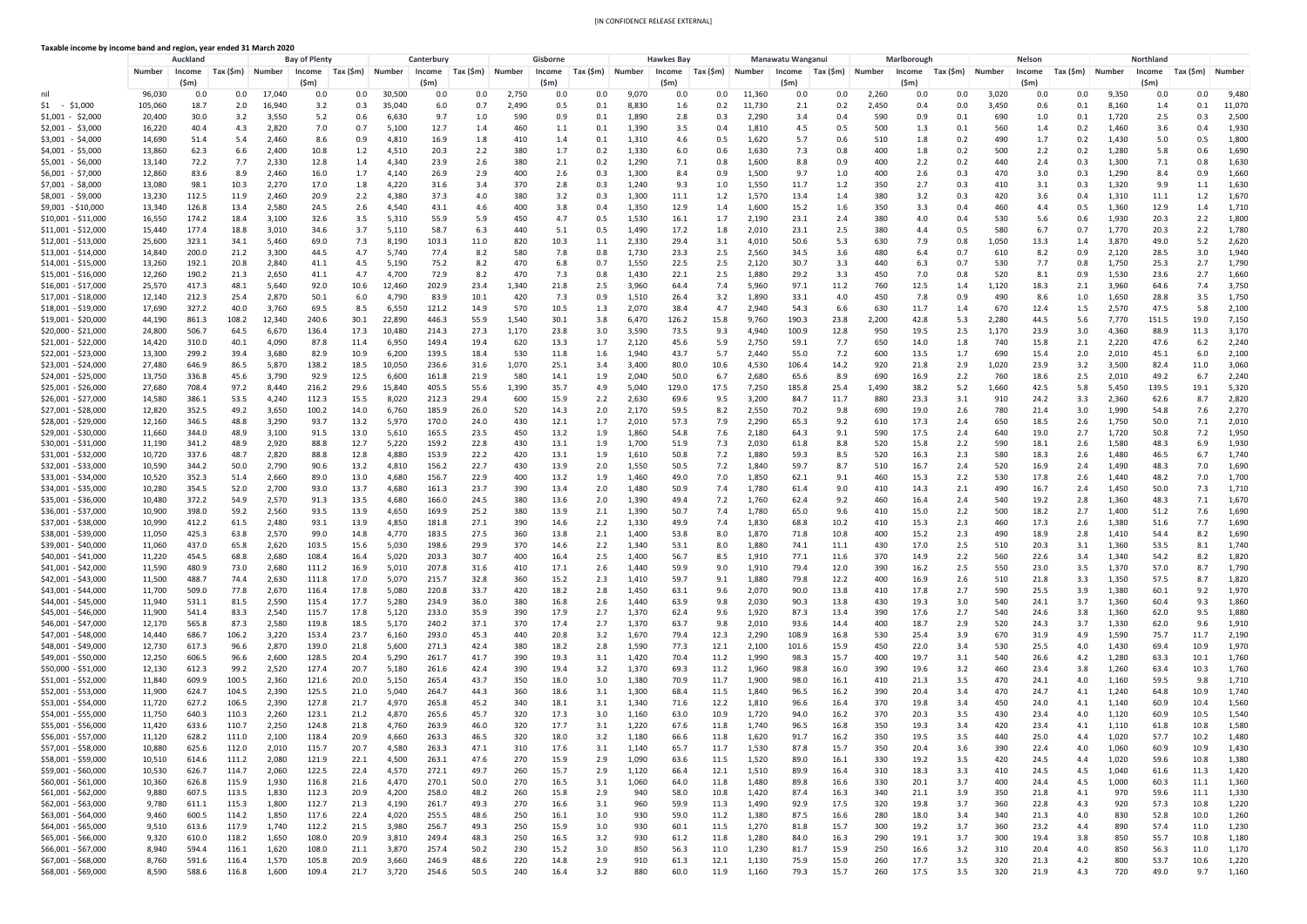| [IN CONFIDENCE RELEASE EXTERNAL] |  |
|----------------------------------|--|
|                                  |  |

| \$69,001 - \$70,000                            | 11,950         | 831.8          | 165.9          | 2,630          | 183.0         | 36.6         | 5,230          | 363.8          | 72.7         | 340        | 23.9         | 4.8        | 1,390      | 96.5         | 19.3         | 1,630             | 113.7        | 22.7         | 420        | 29.2         | 5.8        | 420        | 29.5         | 5.9              | 1,300      | 90.3                | L8.0        | 1,840      |
|------------------------------------------------|----------------|----------------|----------------|----------------|---------------|--------------|----------------|----------------|--------------|------------|--------------|------------|------------|--------------|--------------|-------------------|--------------|--------------|------------|--------------|------------|------------|--------------|------------------|------------|---------------------|-------------|------------|
| \$70,001 - \$71,000                            | 9,840          | 693.5          | 139.7          | 1,920          | 135.2         | 27.2         | 4,340          | 305.4          | 61.4         | 290        | 20.1         | 4.0        | 1,080      | 75.9         | 15.3         | 1,430             | 100.7        | 20.3         | 310        | 22.1         | 4.4        | 340        | 23.6         | 4.8              | 1,010      | 71.1                | 14.3        | 1,380      |
| \$71,001 - \$72,000                            | 8,100          | 579.4          | 117.8          | 1,510          | 108.0         | 21.9         | 3,480          | 248.6          | 50.5         | 220        | 15.5         | 3.2        | 780        | 55.9         | 11.3         | 1,140             | 81.3         | 16.5         | 270        | 19.3         | 3.9        | 260        | 18.9         | 3.8              | 760        | 54.6                | 11.1        | 1,070      |
| \$72,001 - \$73,000                            | 7,820          | 566.6          | 116.2          | 1,430          | 103.3         | 21.2         | 3,250          | 235.3          | 48.2         | 220        | 15.9         | 3.3        | 740        | 53.9         | 11.0         | 1,010             | 73.4         | 15.0         | 250        | 18.0         | 3.7        | 290        | 21.2         | 4.3              | 690        | 50.2                | 10.3        | 990        |
| \$73,001 - \$74,000                            | 7,430          | 546.1          | 112.9          | 1,350          | 99.1          | 20.5         | 3,180          | 233.5          | 48.2         | 190        | 14.3         | 2.9        | 710        | 52.5         | 10.9         | 1,020             | 74.8         | 15.4         | 210        | 15.4         | 3.2        | 240        | 17.4         | 3.6              | 660        | 48.3                | 10.0        | 980        |
| \$74,001 - \$75,000                            | 7,280          | 542.4          | 113.0          | 1,340          | 99.8          | 20.8         | 2,940          | 219.2          | 45.6         | 200        | 14.7         | 3.1        | 700        | 52.4         | 10.9         | 1,000             | 74.4         | 15.5         | 220        | 16.0         | 3.3        | 250        | 18.4         | 3.8              | 640        | 47.7                | 9.9         | 990        |
| \$75,001 - \$76,000<br>\$76,001 - \$77,000     | 7,160<br>6,760 | 540.2<br>517.3 | 113.5<br>109.4 | 1,340<br>1,230 | 100.9<br>94.2 | 21.2<br>19.9 | 3,010<br>2,840 | 227.1<br>217.3 | 47.6<br>46.0 | 210<br>170 | 15.8<br>13.1 | 3.3        | 760<br>650 | 57.4<br>49.9 | 12.0<br>10.5 | 920<br>870        | 69.7         | 14.6<br>14.1 | 210<br>220 | 16.2         | 3.4        | 260<br>260 | 19.6<br>19.  | 4.1<br>4.2       | 650        | 49.2<br>46.4        | 10.3<br>9.8 | 950<br>900 |
| \$77,001 - \$78,000                            | 6,600          | 511.7          | 109.1          | 1,170          | 90.8          | 19.3         | 2,820          | 218.4          | 46.5         | 170        | 12.9         | 2.8<br>2.7 | 610        | 47.1         | 10.0         | 870               | 66.5<br>67.2 | 14.3         | 190        | 16.7<br>15.0 | 3.5<br>3.2 | 230        | 18.1         | 3.9              | 610<br>570 | 44.3                | 9.4         | 840        |
| \$78,001 - \$79,000                            | 6,370          | 500.0          | 107.3          | 1,130          | 88.6          | 19.0         | 2,580          | 202.5          | 43.5         | 150        | 11.9         | 2.5        | 620        | 48.5         | 10.4         | 790               | 62.2         | 13.3         | <u>150</u> | 11.9         | 2.6        | 220        | 17.1         | 3.7              | 580        | 45.4                | -9.7        | 810        |
| \$79,001 - \$80,000                            | 6,460          | 514.0          | 111.0          | 1,220          | 97.0          | 21.0         | 2,740          | 218.1          | 47.1         | 170        | 13.8         | 3.0        | 610        | 48.7         | 10.5         | 870               | 69.2         | 14.9         | 210        | 17.0         | 3.7        | 210        | 17.0         | 3.7              | 600        | 48.0                | 10.4        | 840        |
| \$80,000 - \$81,000                            | 6,590          | 530.1          | 115.2          | 1,150          | 92.6          | 20.1         | 2,720          | 218.8          | 47.6         | 180        | 14.1         | 3.1        | 620        | 49.9         | 10.8         | 910               | 73.2         | 15.9         | 200        | 16.0         | 3.5        | 250        | 20.2         | 4.4              | 600        | 48.5                | 10.5        | 830        |
| \$81,001 - \$82,000                            | 6,170          | 502.4          | 110.0          | 1,020          | 83.1          | 18.2         | 2,470          | 201.3          | 44.1         | 150        | 12.1         | 2.7        | 590        | 48.2         | 10.5         | 770               | 63.0         | 13.8         | 150        | 11.9         | 2.6        | 220        | 17.9         | 3.9              | 550        | 44.8                | 9.8         | 750        |
| \$82,001 - \$83,000                            | 5,870          | 484.2          | 106.7          | 1,050          | 86.5          | 19.1         | 2,350          | 194.0          | 42.7         | 160        | 13.2         | 2.9        | 550        | 45.5         | 10.0         | 730               | 59.9         | 13.2         | 170        | 13.6         | 3.0        | 180        | 15.0         | 3.3              | 520        | 43.2                | 9.5         | 790        |
| \$83,001 - \$84,000                            | 5,810          | 484.7          | 107.4          | 990            | 82.7          | 18.3         | 2,240          | 186.9          | 41.4         | 130        | <u> 10.9</u> | 2.4        | 540        | 45.3         | 10.0         | 750               | 62.4         | 13.8         | 150        | 12.3         | 2.7        | 170        | 13.9         | 3.1              | 550        | 45.6                | 10.1        | 700        |
| \$84,001 - \$85,000                            | 5,590          | 472.0          | 105.1          | 1,020          | 86.5          | 19.3         | 2,390          | 202.0          | 45.0         | 160        | 13.1         | 2.9        | 480        | 40.6         | 9.1          | 730               | 61.9         | 13.8         | 160        | 13.5         | 3.0        | 210        | 17.3         | 3.9              | 500        | 42.1                | 9.4         | 700        |
| \$85,001 - \$86,000<br>\$86,001 - \$87,000     | 5,470<br>5,160 | 467.2<br>446.0 | 104.7<br>100.5 | 960            | 82.1<br>75.7  | 18.4<br>17.1 | 2,210<br>2,070 | 188.9<br>178.7 | 42.3<br>40.3 | 130<br>120 | 10.7         | 2.4        | 520<br>480 | 44.1<br>41.8 | 9.9<br>9.4   | 670               | 57.5<br>56.1 | 12.9<br>12.7 | 150        | 13.0<br>12.1 | 2.9        | 180<br>130 | 15.7<br>11.6 | 3.5<br>2.6       | 440<br>440 | 37.7<br>38.0        | 8.5<br>8.6  | 680<br>630 |
| \$87,001 - \$88,000                            | 4,980          | 435.8          | 98.7           | 880<br>890     | 77.8          | 17.6         | 1,990          | 173.7          | 39.3         | 110        | 10.3<br>9.6  | 2.3<br>2.2 | 490        | 42.6         | 9.6          | 650<br>660        | 57.3         | 13.0         | 140<br>120 | 10.1         | 2.7<br>2.3 | 130        | 11.5         | 2.6              | 430        | 37.8                | 8.6         | 600        |
| \$88,001 - \$89,000                            | 4,890          | 432.5          | 98.4           | 870            | 76.6          | 17.4         | 1,950          | 172.7          | 39.3         | 100        | 9.2          | 2.1        | 440        | 39.0         | 8.9          | 580               | 51.1         | 11.6         | 150        | 12.8         | 2.9        | 170        | 15.3         | 3.5              | 420        | 37.2                |             | 540        |
| \$89,001 - \$90,000                            | 4,880          | 436.6          | 99.9           | 850            | 76.1          | 17.4         | 2,030          | 181.8          | 41.6         | 110        | 9.8          | 2.2        | 450        | 39.8         | 9.1          | 600               | 53.4         | 12.2         | 160        | 14.1         | 3.2        | 140        | 12.2         | 2.8              | 420        | 37.3                | 8.5         | 590        |
| \$90,001 - \$91,000                            | 4,710          | 426.4          | 98.0           | 870            | 78.4          | 18.0         | 1,880          | 169.7          | 39.0         | 100        | 9.1          | 2.1        | 390        | 35.7         | 8.2          | 540               | 48.4         | 11.1         | <u>120</u> | 11.2         | 2.6        | 140        | 12.3         | 2.8              | 390        | 35.3                | 8.          | 590        |
| \$91,001 - \$92,000                            | 4,530          | 414.2          | 95.7           | 760            | 69.7          | 16.1         | 1,730          | 157.8          | 36.5         | 110        | 9.8          | 2.3        | 370        | 34.0         | 7.9          | 550               | 50.0         | 11.6         | 130        | 11.6         | 2.7        | 170        | 15.3         | 3.5              | 340        | 31.4                | 7.2         | 580        |
| \$92,001 - \$93,000                            | 4,370          | 403.8          | 93.7           | 700            | 64.9          | 15.1         | ∫,690          | 156.4          | 36.3         | 110        | 9.7          | 2.2        | 350        | 32.0         | 7.5          | 480               | 43.9         | 10.2         | <u>110</u> | 10.5         | 2.4        | 130        | 11.8         | 2.7              | 330        | 30.2                | 7.0         | 500        |
| \$93,001 - \$94,000                            | 4,150          | 388.4          | 90.6           | 620            | 57.6          | 13.4         | 1,570          | 147.0          | 34.2         | 100        | 9.5          | 2.2        | 340        | 31.4         | 7.3          | 460               | 42.6         | 9.9          | 100        | 8.9          | 2.1        | 110        | 10.4         | 2.4              | 320        | 29.5                | 6.8         | 470        |
| \$94,001 - \$95,000                            | 4,150          | 391.7          | 91.8           | 620            | 58.2          | 13.7         | 1,560          | 147.4          | 34.5         | 100        | 9.6          | 2.3        | 340        | 32.3         | 7.6          | 480               | 45.4         | 10.6         | 110        | 10.4         | 2.4        | 140        | 13.3         | 3.1              | 320        | 30.6                | 7.2         | 440        |
| \$95,001 - \$96,000                            | 4,040          | 385.6          | 90.6           | 630            | 60.1          | 14.1         | 1,440          | 137.7          | 32.4         | 90         | 8.3          | 2.0        | 350        | 33.2         | 7.8          | 400               | 37.7         | 8.9          | 100        | 9.5          | 2.2        | 130        | 12.0         | 2.8              | 310        | 29.4                | 6.9         | 390        |
| \$96,001 - \$97,000<br>\$97,001 - \$98,000     | 3,830<br>3,630 | 369.1<br>354.1 | 87.2<br>84.0   | 620            | 59.5<br>57.6  | 14.1         | 1,370<br>1,340 | 132.0<br>130.7 | 31.2<br>30.9 | 80<br>90   | 7.3          | 1.7        | 310        | 30.2<br>29.2 | 7.1          | 440               | 42.1         | 9.9          | 90         | 8.9          | 2.1        | 120        | 11.2         | 2.6              | 270<br>260 | 26.4                | 6.2         | 410<br>430 |
| \$98,001 - \$99,000                            | 3,460          | 341.1          | 81.2           | 590<br>560     | 55.5          | 13.7<br>13.2 | 1,290          | 126.9          | 30.2         |            | 8.6<br>8.5   | 2.0<br>2.0 | 300<br>250 | 24.8         | 6.9<br>5.9   | 390<br>350        | 38.3<br>34.0 | 9.1<br>8.1   | 100        | 9.8<br>7.4   | 2.3<br>1.8 | 120<br>110 | 12.1<br>10.9 | 2.9<br>2.6       | 250        | 25.0<br>24.9        | 5.9<br>5.9  | 380        |
| \$99,001 - \$100,000                           | 3,810          | 378.8          | 90.5           | 610            | 61.1          | 14.6         | 1,370          | 135.9          | 32.5         |            | 8.0          | 1.9        | 300        | 29.7         | 7.1          | 410               | 40.9         | 9.8          | 80         |              | 2.0        | 110        | 10.9         | 2.6              | 290        | 28.8                |             | 420        |
| \$100,001 - \$101,000                          | 3,640          | 365.5          | 87.7           | 590            | 59.6          | 14.3         | 1,310          | 132.0          | 31.7         |            | 7.1          | 1.7        | 280        | 28.5         | 6.8          | 380               | 37.8         | 9.1          | 80         | 7.7          | 1.9        | 100        | 10.0         | 2.4              | 270        | 27.0                |             |            |
| \$101,001 - \$102,000                          | 3,250          | 329.5          | 79.3           | 510            | 51.4          | 12.4         | 1,150          | 117.1          | 28.2         |            | 6.9          | 1.7        | 240        | 24.7         | 6.0          | 330               | 33.2         | 8.0          | 70         | 7.5          | 1.8        | 100        | 9.7          | 2.3              | 230        | 23.5                |             | 390        |
| \$102,001 - \$103,000                          | 3,110          | 318.8          | 77.1           | 490            | 49.7          | 12.0         | 1,070          | 110.1          | 26.6         |            | 7.5          | 1.8        | 240        | 24.4         | 5.9          | 330               | 33.3         | 8.0          |            | 6.5          | 1.6        | 80         | 8.4          | 2.0              | 220        | 22.2                | -5.4        | 320        |
| \$103,001 - \$104,000                          | 2,950          | 305.4          | 74.1           | 450            | 46.6          | <u>11.3</u>  | 980            | 101.8          | 24.7         |            | 6.2          | 1.5        | 220        | 22.7         | 5.5          | 300               | 31.2         | 7.5          | 80         | 7.8          | 1.9        | 70         |              | 1.7              | 210        | 21.4                |             | 290        |
| \$104,001 - \$105,000                          | 2,940          | 307.4          | 74.8           | 460            | 48.1          | 11.7         | 1,020          | 106.5          | 25.9         |            | 6.0          | 1.5        | 240        | 25.1         | 6.1          | 300               | -31.4        | 7.6          |            |              | 1.4        |            |              | 1.9              | 220        | 22.5                |             | 290        |
| \$105,001 - \$106,000                          | 2,760          | 290.7          | 71.0           | 430            | 45.3          | 11.0         | 970            | 102.1          | 24.9         |            | 5.3          | 1.3        | 200        | 21.4         | 5.2          | 290               | 30.7         | 7.5          |            | 6.2          | 1.5        | 80         |              | 2.1              | 210        | 22.2                |             | 320        |
| \$106,001 - \$107,000<br>\$107,001 - \$108,000 | 2,740<br>2,470 | 291.8          | 71.4           | 420            | 44.7          | 11.0         | 940            | 100.0          | 24.5         |            | 6.9          | 1.7        | 170        | 18.2         | 4.5          | 270               | 29.1         | 7.1          | 70         |              | 1.2        | 60<br>70   | 6.2          | $1.5\,$          | 190        | 20.1                | 4.6         | 280        |
| \$108,001 - \$109,000                          | 2,520          | 266.0<br>273.0 | 65.4<br>67.3   | 390<br>400     | 41.8<br>43.2  | 10.3<br>10.6 | 920<br>860     | 99.3<br>93.2   | 24.5<br>23.0 |            | 5.2<br>4.8   | 1.3<br>1.2 | 210<br>200 | 22.5<br>21.7 | 5.5<br>5.3   | 290<br>270        | 31.2<br>29.0 | 7.7<br>7.1   |            | 7.0<br>5.3   | 1.7<br>1.3 | 80         | 7.6<br>8.8   | 1.9<br>2.2       | 170<br>180 | 18.7<br>19.4        | 4.8         | 280<br>290 |
| \$109,001 - \$110,000                          | 2,650          | 289.7          | 71.6           | 390            | 42.9          | 10.6         | 880            | 95.9           | 23.7         |            | 4.5          |            | 200        | 21.5         | 5.3          | 260               | 28.4         | 7.0          |            |              | 1.2        | 70         |              | 1.8              | 160        | 17.0                |             | 270        |
| \$110,001 - \$111,000                          | 2,420          | 266.9          | 66.2           | 380            | 41.7          | 10.3         | 850            | 94.3           | 23.4         |            | 5.6          |            | 210        | 22.8         | 5.6          | 230               | 25.4         | 6.3          |            |              | 1.6        | 60         |              |                  | 170        | 18.5                | 4.6         | 230        |
| \$111,001 - \$112,000                          | 2,330          | 260.1          | 64.8           | 350            | 38.5          | 9.6          | 780            | 86.9           | 21.6         |            | 3.9          | 1.0        | 190        | 21.4         | 5.3          | 240               | 27.0         |              |            | 6.2          | 1.6        | 50         | 5.2          | 1.3              | 150        | 16.6                |             | 220        |
| \$112,001 - \$113,000                          | 2,240          | 251.6          | 62.8           | 330            | 36.7          | 9.2          | 790            | 89.0           | 22.2         |            |              | 1.3        | 170        | 19.3         | 4.8          | 220               | 24.6         | 6.1          |            |              | 1.5        |            |              | 1.6              | 130        | 15.0                |             | 210        |
| \$113,001 - \$114,000                          | 2,220          | 252.1          | 63.1           | 320            | 36.3          | 9.1          | 720            | 81.4           | 20.4         |            |              |            | 130        | 15.2         | 3.8          | 220               | 24.9         | 6.2          |            |              | 1.2        | 60         |              |                  | 150        | 17.0                |             | 210        |
| \$114,001 - \$115,000                          | 2,170          | 248.0          | 62.2           | 320            | 36.2          | 9.1          | 750            | 86.0           | 21.6         |            | 5.7          |            | 140        | 16.5         | 4.1          | 230               | 25.9         | 6.4          |            |              |            |            | 5.6          | 1.4              | 140        | 16.1                |             | 210        |
| \$115,001 - \$116,000                          | 2,120          | 244.4          | 61.5           | 340            | 39.5          | 9.9          | 670            | 77.8           | 19.6         |            | 4.0          | 1.0        | 140        | 16.6         | 4.2          | <u>190</u>        | 21.9         | 5.5          |            |              | 1.2        | 60         |              | 1.7              | 150        | 17.3                | 4.4         | 180        |
| \$116,001 - \$117,000                          | 2,000          | 232.8          | 58.8           | 250            | 29.4          | 7.4          | 690            | 80.0           | 20.1         |            | 3.7          | 0.9        | 150        | 17.0         | 4.3          | 200               | 23.1         | 5.8          |            | 5.1          | 1.3        | 50         | 6.1          | $1.5\phantom{0}$ | 130        | 15.4                | -3.9        | 210        |
| \$117,001 - \$118,000<br>\$118,001 - \$119,000 | 2,010<br>1,970 | 235.8<br>233.3 | 59.6<br>59.2   | 300<br>270     | 35.5<br>32.1  | 9.0          | 640<br>590     | 75.1<br>69.9   | 19.0<br>17.7 |            | 3.8<br>4.5   | 1.0        | 150<br>130 | 17.0<br>14.9 | 4.3<br>3.8   | 180<br><u>190</u> | 21.5<br>22.2 | 5.4<br>5.6   |            | 5.5          | 1.4<br>1.0 | 60<br>50   | 6.6          | $1.5\,$          | 140<br>140 | <u>16.1</u><br>16.5 | 4.0         | 200<br>170 |
| \$119,001 - \$120,000                          | 2,140          | 255.5          | 64.8           | 290            | 34.7          |              | 720            | 85.7           | 21.8         |            | 3.8          | 1.0        | 140        | 17.0         | 4.3          | 180               | 22.0         | 5.6          |            | 4.5          | 1.2        |            |              | $1.5\,$          | 130        | 15.7                |             | 200        |
| \$120,001 - \$121,000                          | 2,070          | 249.6          | 63.7           | 280            | 34.2          |              | 670            | 80.2           | 20.5         |            | 4.1          | 1.0        | 130        | <u>16.1</u>  | 4.1          | 170               | 20.1         | 5.1          |            | 3.5          | 0.9        | 60         | 6.6          | 1.7              | 130        | 15.2                | 3.9         | 180        |
| \$121,001 - \$122,000                          | 1,820          | 220.7          | 56.4           | 280            | 34.0          | 8.           | 620            | 74.8           | 19.1         |            | 3.5          | 0.9        | 140        | 17.0         | 4.3          | 150               | 18.3         | 4.7          |            | 3.2          | <b>0.8</b> | 40         | 5.1          | 1.3              | 110        | 13.6                |             | 180        |
| \$122,001 - \$123,000                          | 1,930          | 236.3          | 60.5           | 270            | 32.6          | 8.3          | 550            | 67.6           | 17.3         |            | 4.2          | 1.1        | 110        | 13.8         | 3.6          | 180               | 21.7         | 5.6          |            |              | 1.0        | 50         | 5.8          | 1.5              | 110        | 14.0                | 3.6         | 170        |
| \$123,001 - \$124,000                          | 1,690          | 209.0          | 53.6           | 230            | 28.9          | 7.4          | 560            | 68.7           | 17.6         |            | 2.7          | 0.7        | 110        | 13.0         | 3.3          | 140               | 17.3         | 4.4          |            |              | 1.0        |            |              | 1.2              | 80         | 10.0                | 2.6         | 160        |
| \$124,001 - \$125,000                          | 1,850          | 230.9          | 59.4           | 240            | 30.4          | 7.8          | 550            | 69.0           | 17.7         |            | 3.4          | 0.9        | 120        | 14.3         | 3.7          | 170               | 21.0         | 5.4          |            |              | 1.0        | 30         | 3.9          | 1.0              | 90         | 10.7                |             | 160        |
| \$125,001 - \$126,000                          | 1,740          | 217.9          | 56.1           | 230            | 29.2          | 7.5          | 550            | 68.6           | 17.7         |            | 1.9          | 0.5        | 100        | 12.7         | 3.3          | 130               | 15.8         | 4.1          |            | 2.8          |            | 30         |              |                  | 90         | 10.8                | 2.8         | 150        |
| \$126,001 - \$127,000                          | 1,560          | 197.6          | 51.0           | 200            | 25.8          | 6.7          | 460            | 58.6           | 15.1         |            | 2.0          |            | 90         | 11.4         | 2.9          | 130               | 17.0         | 4.4          |            | 3.8          | 1.0        | 40         |              | $1.2^{\circ}$    | 70         | 9.2                 |             | 140        |
| \$127,001 - \$128,000                          | 1,640          | 209.6          | 54.2           | 210            | 26.1          | 6.8          | 470            | 59.4           | 15.4         |            | 2.2          |            | 90         | 10.8         | 2.8          | 140               | 17.2         | 4.5          |            |              | 1.0        |            | 6.0          | $1.5\,$          | 90         | 11.7                | 3.0         | 150        |
| \$128,001 - \$129,000<br>\$129,001 - \$130,000 | 1,460<br>1,580 | 187.3<br>204.8 | 48.6<br>53.2   | 200<br>220     | 26.0<br>28.1  | 7.3          | 450<br>470     | 58.3<br>60.6   | 15.2<br>15.7 |            | 2.2<br>2.9   |            | 100        | 10.4<br>12.7 | 2.7<br>3.3   | <u>110</u><br>150 | 13.7<br>18.9 | 3.6          | 30         | 2.2          | 0.6        |            | 5.4          | 1.4              | 90.        | 10.5<br>11.1        | 2.9         | 140        |
| \$130,001 - \$135,000                          | 7,170          | 950.0          | 248.6          | 970            | 128.7         | 33.6         | 2,100          | 277.5          | 72.6         | 80         | 10.3         | 2.7        | 420        | 56.2         | 14.7         | 530               | 69.8         | 18.2         | 130        | 16.9         | 4.4        | 160        | 21.3         | 5.5              | 380        | 50.2                | 13.1        | 590        |
| \$135,001 - \$140,001                          | 6,270          | 861.6          | 227.5          | 800            | 110.3         | 29.1         | 1,710          | 234.7          | 62.0         | 100        | 13.2         | 3.5        | 340        | 46.7         | 12.3         | 460               | 62.7         | 16.5         | 110        | 15.4         | 4.1        | 150        | 19.9         | 5.3              | 300        | 41.7                | 11.0        | 540        |
| \$140,001 - \$145,000                          | 5,660          | 806.9          | 215.0          | 690            | 98.7          | 26.2         | 1,560          | 222.7          | 59.3         |            | 10.4         | 2.8        | 320        | 46.2         | 12.3         | 380               | 54.7         | 14.6         | 100        | 13.6         | 3.6        | 130        | 18.8         | 5.0              | 290        | 41.0                | 10.9        | 470        |
| \$145,001 - \$150,000                          | 5,230          | 771.1          | 207.0          | 670            | 98.9          | 26.6         | 1,440          | 211.7          | 56.9         | 60         | 9.5          | 2.5        | 290        | 42.1         | 11.3         | 340               | 50.5         | 13.6         | 80         | 11.9         | 3.2        | 110        | 15.8         | 4.2              | 260        | 38.1                | 10.2        | 440        |
| \$150,001 - \$155,000                          | 4,680          | 712.8          | 192.9          | 540            | 82.9          | 22.4         | 1,260          | 192.6          | 52.0         | 60         | 9.6          | 2.6        | 250        | 37.8         | 10.2         | 290               | 44.4         | 12.0         | 80         | 11.6         | 3.1        | 110        | 16.6         | 4.5              | 240        | 36.1                | 9.8         | 370        |
| \$155,001 - \$160,000                          | 4,070          | 640.4          | 174.6          | 480            | 75.9          | 20.6         | 1,010          | 159.1          | 43.4         |            | 6.9          | 1.9        | 220        | 34.3         | 9.3          | 250               | 38.7         | 10.6         | 60         | 9.1          | 2.5        | 90         | 13.7         | 3.7              | 210        | 32.9                | 9.0         | 310        |
| \$160,001 - \$165,000                          | 3,700          | 600.1          | 164.4          | 420            | 68.5          | 18.8         | 870            | 142.0          | 38.9         | 50         | 7.5          | 2.0        | 190        | 31.3         | 8.5          | 240               | 38.7         | 10.6         | 40         | 7.1          | 1.9        | 80         | 13.3         | 3.7              | 170        | 28.1                | 7.7         | 320        |
| \$165,001 - \$170,000                          | 3,230          | 541.5          | 149.2          | 370            | 62.3          | 17.2         | 860            | 143.7          | 39.7         |            | 7.0          | 1.9        | 170        | 28.5         | 7.8          | 210               | 35.2         | 9.7          | 40         | 6.5          | 1.8        | 70         | 11.2         | 3.1              | 160        | 26.1                | 7.2         | 260        |
| \$170,001 - \$175,000                          | 2,920          | 503.0          | 139.5          | 370            | 63.0          | 17.4         | 760            | 130.2          | 36.2         | 50         | 8.6          | 2.4        | 150        | 26.5         | 7.4          | 180               | 30.5         | 8.5          | 40         | 6.6          | 1.8        | 50         | 9.0          | 2.5              | 150        | 25.5                | 7.1         | 240        |
| \$175,001 - \$180,000<br>\$180,001 - \$185,000 | 2,740<br>2,550 | 485.4<br>464.7 | 135.1<br>130.3 | 330<br>280     | 58.4<br>50.3  | 16.2<br>14.1 | 680<br>660     | 121.4<br>120.2 | 33.8<br>33.7 | 40<br>40   | 7.3<br>6.9   | 2.0<br>1.9 | 130<br>130 | 22.7<br>23.3 | 6.3<br>6.5   | 180<br>140        | 31.1<br>26.1 | 8.6<br>7.3   | 40<br>30   | 7.3<br>6.2   | 2.0<br>1.7 | 70<br>50   | 12.4<br>9.3  | 3.5<br>2.6       | 130<br>110 | 23.1<br>19.9        | 6.4<br>5.5  | 220<br>200 |
| \$185,001 - \$190,000                          | 2,200          | 412.2          | 116.0          | 220            | 40.8          | 11.5         | 550            | 102.9          | 29.0         | 30         | 5.8          | 1.6        | 110        | 21.0         | 5.9          | 150               | 27.2         | 7.6          | 30         | 6.0          | 1.7        | 40         | 7.9          | 2.2              | 90         | 16.7                | 4.7         | 160        |
| \$190,001 - \$195,000                          | 1,950          | 375.3          | 106.1          | 210            | 40.8          | 11.5         | 500            | 96.4           | 27.3         | 20         | 3.9          | 1.1        | 90         | 17.0         | 4.8          | 130               | 24.8         | 7.0          | 40         | 6.7          | 1.9        | 50         | 9.2          | 2.6              | 100        | 18.3                | 5.2         | 160        |
|                                                |                |                |                |                |               |              |                |                |              |            |              |            |            |              |              |                   |              |              |            |              |            |            |              |                  |            |                     |             |            |

|  | _ |  |
|--|---|--|
|  |   |  |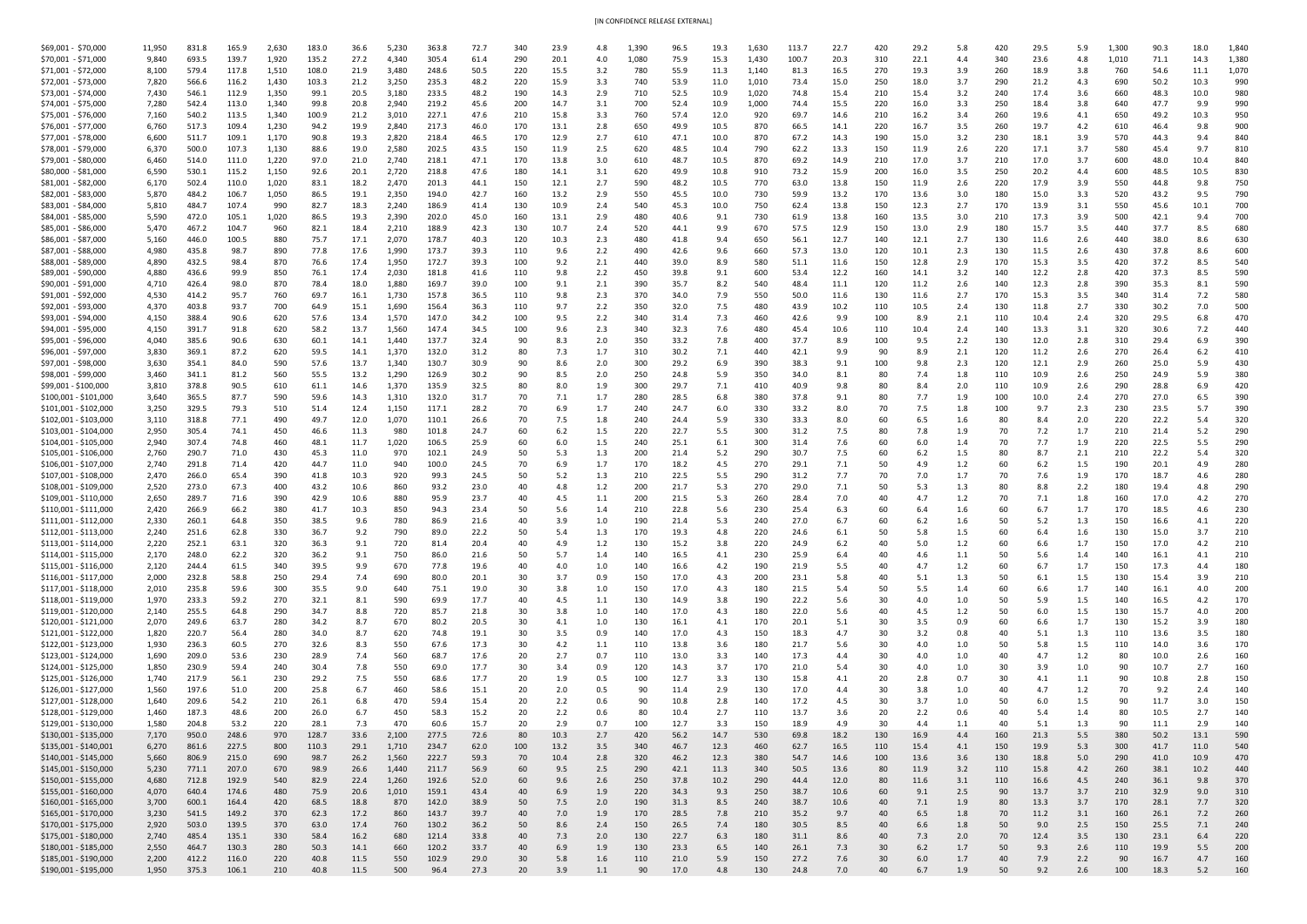| \$195,001 - \$200,000 | 1,960 387.9 110.3 210 40.9 11.6 510 99.7 28.4 30 5.3 1.5 90 17.2 4.9 130 26.1 7.4 20 4.2 1.2 40 7.9 2.2 90 17.2 4.9 150                                                                                                      |  |  |  |  |  |  |  |  |  |  |                                                                                                                                                                          |  |  |  |
|-----------------------|------------------------------------------------------------------------------------------------------------------------------------------------------------------------------------------------------------------------------|--|--|--|--|--|--|--|--|--|--|--------------------------------------------------------------------------------------------------------------------------------------------------------------------------|--|--|--|
| Over \$200,000        |                                                                                                                                                                                                                              |  |  |  |  |  |  |  |  |  |  | 30,780 11,326.9 3,451.7 3,430 1,230.2 374.0 7,340 2,615.7 795.4 410 150.1 45.6 1,480 527.1 160.4 1,650 531.6 160.4 480 159.9 48.4 690 244.3 74.4 1,260 429.7 130.2 2,390 |  |  |  |
| <b>Rounded totals</b> | 1,464,510 71,361.7 15,483.2 293,370 12,397.1 2,492.8 575,290 26,044.4 5,334.2 43,690 1,715.9 336.0 157,380 6,402.0 1,256.6 210,810 8,455.5 1,638.2 46,280 1,907.7 373.9 56,130 2,364.2 473.6 157,680 6,072.2 1,173.1 189,740 |  |  |  |  |  |  |  |  |  |  |                                                                                                                                                                          |  |  |  |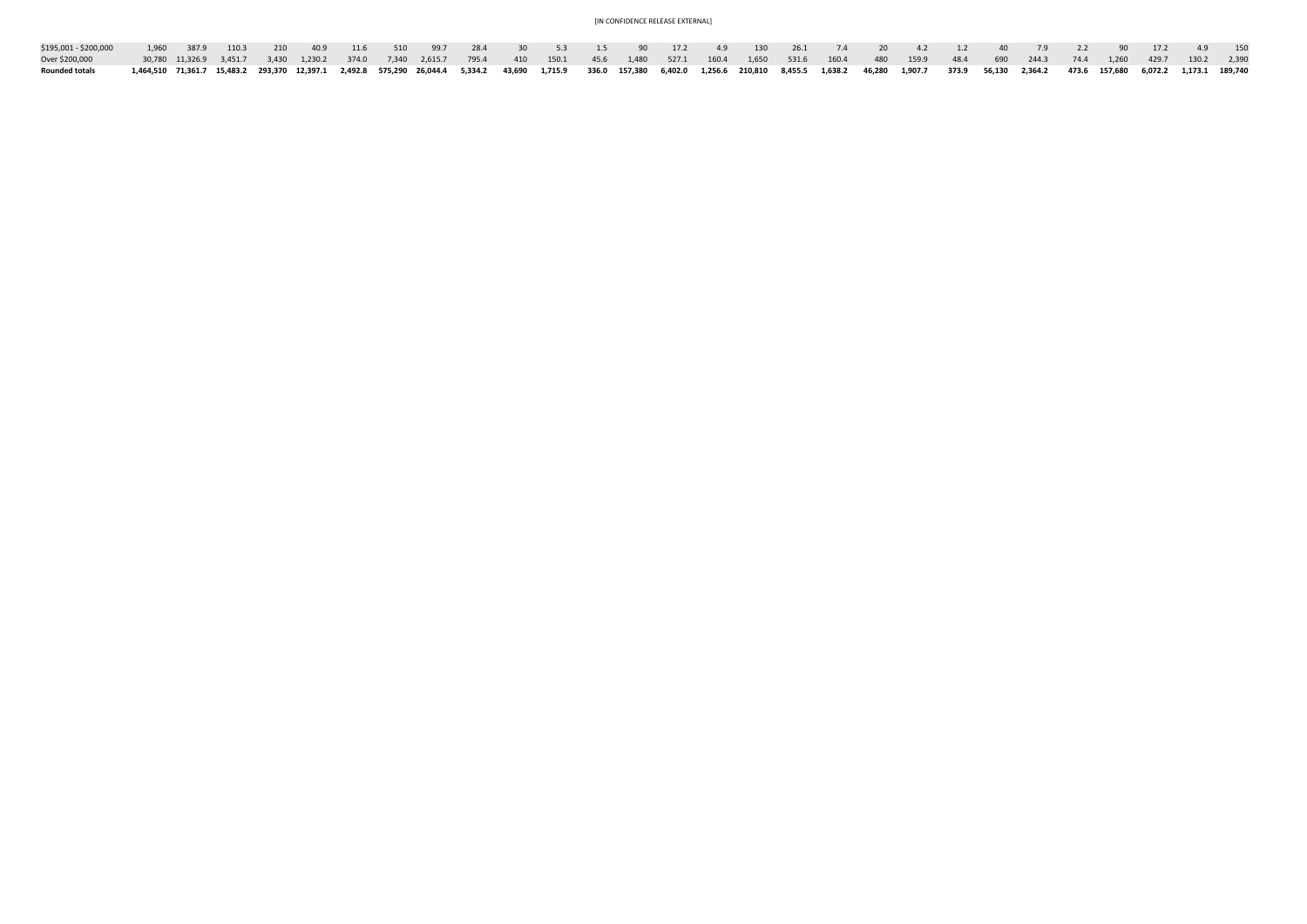| Otago        |              |                | Southland              |                       |                | <b>Taranaki</b> |                   |               | <b>Tasman</b>          |            |                | <b>Unknown</b> |            |                | Waikato                |                       |                | Wellington     |              |               | <b>West Coast</b> |            |                  | <b>Total</b>           |                |
|--------------|--------------|----------------|------------------------|-----------------------|----------------|-----------------|-------------------|---------------|------------------------|------------|----------------|----------------|------------|----------------|------------------------|-----------------------|----------------|----------------|--------------|---------------|-------------------|------------|------------------|------------------------|----------------|
| Income       | Tax (\$m)    | <b>Number</b>  | Income                 | $\mathsf{T}$ ax (\$m) | <b>Number</b>  | <b>Income</b>   | Tax (\$m)         | <b>Number</b> | Income                 | Tax (\$m)  | <b>Number</b>  | Income         | Tax (\$m)  | <b>Number</b>  | Income                 | $\mathsf{T}$ ax (\$m) | <b>Number</b>  | <b>Income</b>  | Tax $(\$m)$  | <b>Number</b> | Income            | Tax (\$m)  | <b>Number</b>    | Income                 | Tax (\$m)      |
| (\$m)<br>0.0 | 0.0          | 5,770          | $(\mathsf{5m})$<br>0.0 | 0.0                   | 5,410          | $(\$m)$<br>0.0  | 0.0               | 2,660         | $(\mathsf{5m})$<br>0.0 | 0.0        | 25,760         | $(\$m)$<br>0.0 | 0.0        | 22,170         | $(\mathsf{5m})$<br>0.0 | 0.0                   | 23,510         | $(\$m)$<br>0.0 | 0.0          | 1,500         | (\$m)<br>0.0      | 0.0        | 277,640          | $(\mathsf{5m})$<br>0.0 | 0.0            |
| 2.1          | 0.2          | 6,410          | 1.3                    | 0.1                   | 8,060          | 1.4             | 0.1               | 2,720         | 0.5                    | 0.1        | 9,640          | 1.9            | 0.2        | 22,900         | 4.1                    | 0.4                   | 30,460         | 5.1            | 0.5          | 1,650         | 0.3               | 0.0        | 287,060          | 51.2                   | 5.3            |
| 3.7          | 0.4          | 1,630          | 2.4                    | 0.2                   | 1,320          | 1.9             | 0.2               | 580           | 0.9                    | 0.1        | 2,200          | 3.2            | 0.3        | 4,430          | 6.5                    | 0.7                   | 5,030          | 7.4            | 0.8          | 310           | 0.4               | 0.0        | 56,350           | 82.8                   | 8.8            |
| 4.8          | 0.5          | 1,390          | 3.5                    | 0.4                   | 960            | 2.4             | 0.2               | 480           | 1.2                    | 0.1        | 1,770          | 4.4            | 0.4        | 3,530          | 8.8                    | 0.9                   | 4,210          | 10.5           | 1.3          | 240           | 0.6               | 0.1        | 44,830           | 111.7                  | 12.0           |
| 6.3          | 0.7          | 1,350          | 4.7                    | 0.5                   | 850            | 3.0             | 0.3               | 430           | 1.5                    | 0.2        | 1,740          | 6.1            | 0.5        | 3,250          | 11.4                   | 1.2                   | 3,840          | 13.4           | 1.4          | 210           | 0.7               | 0.1        | 41,200           | 144.2                  | 15.1           |
| 7.6<br>8.9   | 0.8<br>0.9   | 1,240<br>1,140 | 5.6<br>6.3             | 0.6<br>0.7            | 730<br>740     | 3.3<br>4.0      | 0.3<br>0.4        | 430<br>390    | 1.9<br>2.1             | 0.2<br>0.2 | 1,580<br>1,450 | 7.1<br>8.0     | 0.6<br>0.6 | 3,070<br>3,010 | 13.8<br>16.5           | 1.5<br>1.8            | 3,570<br>3,440 | 16.1<br>18.9   | 1.7<br>2.0   | 180<br>200    | 0.8<br>1.1        | 0.1<br>0.1 | 38,780<br>37,220 | 174.4<br>204.4         | 18.4<br>21.6   |
| 10.8         | 1.1          | 1,040          | 6.7                    | 0.7                   | 750            | 4.9             | 0.5               | 370           | 2.4                    | 0.3        | 1,380          | 9.0            | 0.7        | 2,920          | 19.0                   | 2.0                   | 3,480          | 22.6           | 2.4          | 220           | 1.4               | 0.2        | 36,640           | 238.0                  | 25.1           |
| 12.2         | 1.3          | 1,040          | 7.8                    | 0.8                   | 760            | 5.7             | 0.6               | 400           | 3.0                    | 0.3        | 1,230          | 9.2            | 0.7        | 2,990          | 22.4                   | 2.4                   | 3,500          | 26.3           | 2.8          | 200           | 1.5               | 0.2        | 36,560           | 274.3                  | 28.8           |
| 14.2         | $1.5\,$      | 1,050          | 8.9                    | 0.9                   | 730            | 6.2             | 0.7               | 390           | 3.3                    | 0.3        | 1,200          | 10.2           | 0.8        | 3,220          | 27.4                   | 2.9                   | 3,490          | 29.7           | 3.2          | 220           | 1.9               | 0.2        | 37,400           | 318.1                  | 33.4           |
| 16.3         | 1.7          | 990            | 9.4                    | 1.0                   | 790            | 7.5             | 0.8               | 440           | 4.2                    | 0.5        | 1,110          | 10.5           | 0.8        | 3,120          | 29.7                   | 3.2                   | 3,640<br>4,430 | 34.6           | 3.7          | 240           | 2.3               | 0.2        | 38,020           | 361.4                  | 38.2           |
| 18.9<br>20.5 | 2.0<br>2.2   | 1,090<br>1,020 | 11.5<br>11.7           | 1.2<br>1.2            | 1,030<br>920   | 10.9<br>10.6    | 1.2<br>1.1        | 390<br>390    | 4.1<br>4.4             | 0.4<br>0.5 | 1,190<br>1,060 | 12.5<br>12.2   | 1.0<br>1.0 | 3,960<br>3,750 | 41.7<br>43.0           | 4.4<br>4.6            | 4,040          | 46.6<br>46.4   | 5.0<br>4.9   | 290<br>280    | 3.1<br>3.2        | 0.3<br>0.3 | 46,150<br>43,470 | 485.8<br>499.5         | 51.1<br>52.8   |
| 33.0         | 3.5          | 1,440          | 18.1                   | 1.9                   | 1,660          | 20.9            | 2.2               | 640           | 8.1                    | 0.9        | 1,160          | 14.6           | 1.3        | 7,010          | 88.6                   | 9.4                   | 7,670          | 96.9           | 10.2         | 560           | 7.0               | 0.7        | 74,720           | 943.1                  | 99.4           |
| 26.1         | 2.8          | 1,110          | 15.0                   | 1.6                   | 1,150          | 15.5            | 1.7               | 500           | 6.8                    | 0.7        | 950            | 12.8           | 1.0        | 4,280          | 57.7                   | 6.1                   | 4,430          | 59.6           | 6.4          | 370           | 5.0               | 0.5        | 46,690           | 629.1                  | 66.4           |
| 25.9         | 2.8          | 940            | 13.6                   | 1.5                   | 1,020          | 14.8            | 1.6               | 480           | 6.9                    | 0.8        | 830            | 12.1           | 1.1        | 3,570          | 51.6                   | 5.6                   | 3,750          | 54.2           | 5.9          | 290           | 4.2               | 0.5        | 40,820           | 591.0                  | 64.0           |
| 25.7         | 2.9          | 870            | 13.5                   | 1.5                   | 940            | 14.6            | 1.6               | 450           | 7.0                    | 0.8        | 760            | 11.8           | 1.1        | 3,390          | 52.5                   | 5.9                   | 3,620          | 56.1           | 6.3          | 240           | 3.7               | 0.4        | 37,820           | 586.4                  | 65.7           |
| 61.3<br>30.7 | 7.1<br>3.7   | 1,870<br>940   | 30.5<br>16.4           | 3.5<br>1.9            | 2,630<br>880   | 42.7<br>15.5    | 4.9<br><u>1.9</u> | 770<br>520    | 12.5<br>9.0            | 1.4<br>1.1 | 1,140<br>610   | 18.7<br>10.7   | 1.9<br>1.1 | 8,490<br>3,450 | 138.4<br>60.4          | 16.0<br>7.2           | 9,240<br>3,710 | 150.6<br>64.9  | 17.4<br>7.8  | 780<br>300    | 12.8<br>5.3       | 1.5<br>0.6 | 89,440<br>38,370 | 1,458.4<br>671.2       | 167.8<br>80.3  |
| 38.9         | 4.8          | 1,140          | 21.1                   | 2.6                   | 1,260          | 23.3            | 2.9               | 590           | 10.9                   | 1.3        | 800            | 14.8           | 1.6        | 4,930          | 91.2                   | 11.2                  | 4,950          | 91.6           | 11.2         | 440           | 8.2               | 1.0        | 53,660           | 992.7                  | 121.3          |
| 139.5        | 17.5         | 3,460          | 67.4                   | 8.4                   | 4,380          | 85.4            | 10.7              | 2,100         | 41.0                   | 5.1        | 1,550          | 30.3           | 3.5        | 15,340         | 299.2                  | 37.5                  | 15,060         | 293.7          | 36.9         | 1,440         | 28.0              | 3.5        | 159,920          | 3,118.1                | 390.6          |
| 64.7         | 8.2          | 1,680          | 34.3                   | 4.3                   | 2,330          | 47.6            | 6.0               | 900           | 18.3                   | 2.3        | 970            | 19.9           | 2.3        | 8,580          | 175.3                  | 22.3                  | 8,140          | 166.4          | 21.2         | 630           | 13.0              | 1.6        | 84,530           | 1,727.4                | 219.2          |
| 48.0         | 6.2          | 1,160          | 24.9                   | 3.2                   | 1,300          | 28.0            | 3.6               | 750           | 16.1                   | 2.1        | 660            | 14.2           | 1.6        | 4,640          | 99.8                   | 12.9                  | 4,930          | 105.9          | 13.8         | 410           | 8.9               | 1.2        | 50,650           | 1,088.4                | 140.9          |
| 47.2<br>72.0 | 6.2<br>9.6   | 1,080<br>1,550 | 24.3<br>36.4           | 3.2<br>4.9            | 1,180<br>2,020 | 26.5<br>47.4    | 3.5<br>6.3        | 650<br>820    | 14.7<br>19.3           | 1.9<br>2.6 | 610<br>970     | 13.7<br>22.8   | 1.6<br>2.8 | 4,150<br>7,390 | 93.3<br>173.8          | 12.3<br>23.2          | 4,460<br>8,430 | 100.3<br>198.5 | 13.2<br>26.6 | 340<br>530    | 7.7<br>12.5       | 1.0<br>1.7 | 45,960<br>82,610 | 1,033.8<br>1,944.0     | 135.8<br>259.6 |
| 54.9         | 7.4          | 1,090          | 26.7                   | 3.6                   | 1,270          | 31.2            | 4.2               | 630           | 15.4                   | 2.1        | 650            | 15.8           | 1.9        | 4,370          | 107.0                  | 14.5                  | 4,970          | 121.8          | 16.5         | 380           | 9.4               | 1.3        | 48,500           | 1,188.1                | 160.4          |
| 136.4        | 18.6         | 2,670          | 68.5                   | 9.4                   | 3,420          | 87.6            | 12.0              | 1,280         | 32.8                   | 4.4        | 1,120          | 28.7           | 3.8        | 10,650         | 272.6                  | 37.4                  | 11,620         | 297.6          | 40.9         | 1,060         | 27.2              | 3.7        | 111,380          | 2,852.2                | 390.5          |
| 74.7         | 10.3         | 1,380          | 36.5                   | 5.0                   | 1,560          | 41.3            | 5.7               | 810           | 21.3                   | 2.9        | 570            | 15.2           | 1.9        | 5,050          | 133.8                  | 18.5                  | 5,860          | 155.2          | 21.5         | 460           | 12.0              | 1.7        | 55,930           | 1,481.0                | 204.4          |
| 62.3         | 8.6          | 1,090          | 29.9                   | 4.2                   | 1,270          | 35.0            | 4.9               | 640           | 17.7                   | 2.4        | 510            | 14.0           | 1.8        | 4,280          | 117.7                  | 16.4                  | 4,810          | 132.2          | 18.5         | 380           | 10.3              | 1.4        | 47,180           | 1,296.9                | 180.6          |
| 57.4<br>57.5 | 8.0<br>8.1   | 1,030<br>980   | 29.2<br>28.8           | 4.2<br>4.1            | 1,210<br>1,100 | 34.4<br>32.3    | 4.9<br>4.6        | 620<br>550    | 17.6<br>16.1           | 2.4<br>2.2 | 540<br>460     | 15.2<br>13.6   | 2.0<br>1.8 | 3,890<br>3,860 | 110.7<br>113.9         | 15.6<br>16.2          | 4,330<br>4,090 | 123.3<br>120.7 | 17.4<br>17.2 | 330<br>300    | 9.5<br>8.7        | 1.3<br>1.2 | 43,120<br>41,100 | 1,228.0<br>1,212.2     | 172.7<br>171.7 |
| 58.7         | 8.3          | 830            | 25.3                   | 3.6                   | 980            | 29.9            | 4.3               | 490           | 14.9                   | 2.1        | 430            | 13.0           | 1.7        | 3,520          | 107.4                  | 15.4                  | 3,950          | 120.5          | 17.3         | 290           | 8.9               | 1.3        | 38,600           | 1,176.8                | 168.1          |
| 54.7         | 7.9          | 870            | 27.3                   | 3.9                   | 970            | 30.5            | 4.4               | 470           | 14.8                   | 2.1        | 390            | 12.4           | 1.6        | 3,340          | 105.3                  | 15.2                  | 3,740          | 117.7          | 17.0         | 270           | 8.4               | 1.2        | 36,700           | 1,155.7                | 166.2          |
| 54.9         | 7.9          | 830            | 27.0                   | 3.9                   | 990            | 32.0            | 4.7               | 490           | 16.0                   | 2.3        | 400            | 13.0           | 1.8        | 3,370          | 109.5                  | 15.9                  | 3,550          | 115.4          | 16.8         | 260           | 8.5               | 1.2        | 36,110           | 1,173.3                | 170.1          |
| 57.1         | 8.3          | 790            | 26.4                   | 3.9                   | 890            | 29.8            | 4.3               | 470           | 15.8                   | 2.3        | 390            | 13.1           | 1.7        | 3,160          | 105.8                  | 15.5                  | 3,540          | 118.8          | 17.4         | 270           | 8.9               | 1.3        | 35,210           | 1,179.3                | 171.8          |
| 58.9<br>59.4 | 8.6<br>8.8   | 790<br>820     | 27.3<br>28.9           | 4.0<br>4.3            | 900<br>920     | 31.0<br>32.7    | 4.6<br>4.8        | 430<br>410    | 14.9<br>14.6           | 2.2<br>2.1 | 360<br>360     | 12.6<br>12.7   | 1.7<br>1.8 | 3,150<br>3,130 | 108.5<br>111.3         | 15.9<br>16.5          | 3,360<br>3,330 | 116.1<br>118.2 | 17.0<br>17.5 | 340<br>250    | 11.8<br>8.9       | 1.7<br>1.3 | 34,700<br>34,510 | 1,196.6<br>1,225.5     | 175.3<br>180.7 |
| 61.7         | 9.2          | 810            | 29.4                   | 4.4                   | 940            | 34.2            | 5.1               | 440           | 16.1                   | 2.4        | 350            | 12.8           | 1.8        | 3,210          | 117.1                  | 17.4                  | 3,440          | 125.4          | 18.6         | 260           | 9.5               | 1.4        | 35,110           | 1,281.6                | 190.2          |
| 63.4         | 9.5          | 800            | 30.2                   | 4.5                   | 890            | 33.2            | 5.0               | 420           | 15.7                   | 2.3        | 340            | 12.8           | 1.8        | 3,240          | 121.6                  | 18.1                  | 3,520          | 131.9          | 19.7         | 220           | 8.2               | 1.2        | 35,240           | 1,321.6                | 197.0          |
| 65.0         | 9.7          | 780            | 29.9                   | 4.5                   | 910            | 35.0            | 5.3               | 400           | 15.3                   | 2.3        | 330            | 12.8           | 1.8        | 3,270          | 125.7                  | 18.8                  | 3,480          | 133.9          | 20.1         | 260           | 9.8               | 1.5        | 35,440           | 1,363.1                | 204.3          |
| 68.8         | 10.3         | 880            | 34.6                   | 5.2                   | 930            | 36.6            | 5.5               | 410           | 16.1                   | 2.4        | 340            | 13.5           | 2.0        | 3,360          | 132.8                  | 20.0                  | 3,630          | 143.3          | 21.6         | 240           | 9.6               | 1.4        | 36,130           | 1,427.0                | 214.7          |
| 73.5<br>74.5 | 11.1<br>11.3 | 830<br>840     | 33.7<br>34.9           | 5.1<br>5.3            | 900<br>910     | 36.5<br>37.6    | 5.5<br>5.7        | 390<br>390    | 15.9<br>16.1           | 2.4<br>2.4 | 300<br>280     | 12.2<br>11.7   | 1.7<br>1.6 | 3,290<br>3,440 | 133.1<br>142.6         | 20.1<br>21.6          | 3,670<br>3,580 | 148.6<br>148.7 | 22.5<br>22.6 | 250<br>270    | 10.1<br>11.0      | 1.5<br>1.7 | 36,350<br>36,850 | 1,471.7<br>1,529.6     | 222.2<br>232.0 |
| 77.2         | 11.8         | 830            | 35.3                   | 5.3                   | 920            | 39.3            | 6.0               | 390           | 16.6                   | 2.5        | 280            | 12.0           | 1.7        | 3,390          | 144.1                  | 21.9                  | 3,600          | 153.1          | 23.3         | 240           | 10.0              | 1.5        | 36,580           | 1,554.7                | 236.4          |
| 85.5         | 13.1         | 950            | 41.2                   | 6.3                   | 1,070          | 46.4            | 7.1               | 430           | 18.5                   | 2.8        | 310            | 13.4           | 1.9        | 3,730          | 162.1                  | 24.8                  | 3,760          | 163.5          | 25.0         | 260           | 11.2              | 1.7        | 38,250           | 1,662.7                | 254.0          |
| 82.8         | 12.7         | 870            | 38.8                   | 5.9                   | 930            | 41.4            | 6.3               | 440           | 19.5                   | 3.0        | 290            | 13.1           | 1.9        | 3,580          | 159.2                  | 24.4                  | 3,770          | 167.6          | 25.7         | 240           | 10.8              | 1.7        | 37,970           | 1,689.4                | 259.0          |
| 85.7<br>88.8 | 13.2<br>13.7 | 910<br>850     | 41.4<br>39.7           | 6.4<br>6.1            | 940<br>910     | 42.8<br>42.1    | 6.6<br>6.5        | 380<br>360    | 17.3<br>16.9           | 2.7<br>2.6 | 300<br>270     | 13.6<br>12.6   | 2.0<br>1.8 | 3,440<br>3,530 | 156.6<br>164.2         | 24.1<br>25.3          | 3,710<br>3,740 | 168.7<br>174.1 | 26.0<br>26.9 | 220<br>250    | 10.1<br>11.7      | 1.5<br>1.8 | 37,310<br>37,740 | 1,698.1<br>1,755.6     | 261.2<br>270.7 |
| 104.2        | 16.1         | 1,180          | 56.1                   | 8.7                   | 1,280          | 60.8            | 9.4               | 450           | 21.3                   | 3.3        | 350            | 16.6           | 2.4        | 4,410          | 209.6                  | 32.4                  | 4,270          | 203.2          | 31.4         | 300           | 14.3              | 2.2        | 45,440           | 2,161.3                | 333.9          |
| 95.7         | 15.0         | 950            | 45.9                   | 7.2                   | 1,100          | 53.2            | 8.3               | 420           | 20.1                   | 3.2        | 270            | 12.9           | 1.9        | 3,860          | 186.9                  | 29.2                  | 3,850          | 186.5          | 29.2         | 280           | 13.6              | 2.1        | 40,380           | 1,956.4                | 306.0          |
| 86.9         | 13.9         | 870            | 43.0                   | 6.9                   | 950            | 46.9            | 7.5               | 340           | 16.6                   | 2.6        | 290            | 14.5           | 2.2        | 3,510          | 173.8                  | 27.7                  | 3,590          | 177.9          | 28.4         | 260           | 12.6              | 2.0        | 37,730           | 1,866.5                | 297.3          |
| 88.9         | 14.4         | 840            | 42.5                   | 6.9                   | 950            | 48.0            | 7.8               | 380           | 19.0                   | 3.1        | 270            | 13.5           | 2.1        | 3,370          | 170.3                  | 27.6                  | 3,720          | 187.8          | 30.5         | 230           | 11.5              | 1.9        | 37,180           | 1,876.7                | 304.3          |
| 88.2<br>91.2 | 14.5<br>15.3 | 800<br>830     | 41.0<br>43.5           | 6.7<br>7.3            | 950<br>870     | 48.8<br>45.6    | 8.0<br>7.6        | 400<br>330    | 20.8<br>17.2           | 3.4<br>2.9 | 260<br>250     | 13.3<br>13.2   | 2.1<br>2.1 | 3,220<br>3,270 | 165.6<br>171.6         | 27.3<br>28.7          | 3,540<br>3,500 | 182.4<br>183.6 | 30.1<br>30.7 | 210<br>210    | 11.0<br>11.2      | 1.8<br>1.9 | 36,110<br>35,930 | 1,859.8<br>1,885.4     | 306.2<br>315.5 |
| 83.7         | 14.2         | 830            | 44.6                   | 7.6                   | 830            | 44.6            | 7.6               | 320           | 17.0                   | 2.9        | 240            | 12.8           | 2.1        | 3,230          | 172.6                  | 29.3                  | 3,340          | 178.8          | 30.4         | 210           | 11.2              | 1.9        | 35,090           | 1,877.1                | 319.0          |
| 83.9         | 14.4         | 720            | 39.0                   | 6.7                   | 790            | 42.8            | 7.4               | 320           | 17.3                   | 3.0        | 230            | 12.6           | 2.1        | 3,020          | 164.4                  | 28.3                  | 3,360          | 183.1          | 31.5         | 180           | 9.8               | 1.7        | 34,160           | 1,860.8                | 320.4          |
| 87.8         | 15.3         | 750            | 41.6                   | 7.3                   | 820            | 45.4            | 7.9               | 330           | 18.1                   | 3.2        | 230            | 12.9           | 2.2        | 3,010          | 167.3                  | 29.2                  | 3,360          | 186.6          | 32.6         | 180           | 10.1              | 1.8        | 33,850           | 1,878.4                | 328.0          |
| 83.4         | 14.8         | 750            | 42.2                   | 7.5                   | 790            | 44.5            | 7.8               | 280           | 16.0                   | 2.8        | 220            | 12.3           | 2.1        | 3,010          | 169.8                  | 30.0                  | 3,350          | 189.0          | 33.4         | 210           | 11.6              | 2.1        | 32,900           | 1,857.2                | 328.2          |
| 82.2<br>80.6 | 14.7<br>14.6 | 730<br>710     | 42.1<br>41.7           | 7.5<br>7.6            | 760<br>770     | 43.5<br>45.2    | 7.8<br>8.2        | 270<br>280    | 15.6<br>16.5           | 2.8<br>3.0 | 220<br>210     | 12.6<br>12.3   | 2.2<br>2.2 | 2,910<br>2,860 | 167.4<br>167.0         | 30.0<br>30.2          | 3,130<br>3,220 | 179.8<br>188.2 | 32.2<br>34.0 | 190<br>180    | 11.1<br>10.4      | 2.0<br>1.9 | 31,890<br>31,350 | 1,833.7<br>1,833.3     | 328.0<br>331.8 |
| 84.2         | 15.4         | 720            | 43.0                   | 7.9                   | 760            | 45.2            | 8.3               | 290           | 17.1                   | 3.1        | 220            | 12.8           | 2.2        | 2,890          | 171.7                  | 31.4                  | 3,210          | 191.0          | 34.9         | 200           | 11.8              | 2.2        | 31,520           | 1,874.5                | 342.7          |
| 82.4         | 15.3         | 660            | 39.7                   | 7.3                   | 670            | 40.6            | 7.5               | 260           | 15.8                   | 2.9        | 190            | 11.6           | 2.1        | 2,810          | 169.9                  | 31.4                  | 3,120          | 188.7          | 34.9         | 180           | 10.8              | 2.0        | 30,550           | 1,848.3                | 341.7          |
| 81.7         | 15.2         | 690            | 42.5                   | 7.9                   | 630            | 38.7            | 7.2               | 240           | 14.9                   | 2.8        | 170            | 10.1           | 1.8        | 2,590          | 159.1                  | 29.8                  | 2,990          | 183.9          | 34.3         | 170           | 10.3              | 1.9        | 29,000           | 1,782.7                | 332.6          |
| 76.4         | 14.4         | 690            | 43.1                   | 8.1                   | 650            | 40.8            | 7.7               | 270           | 17.1                   | 3.2        | 190            | 11.9           | 2.2        | 2,590          | 162.1                  | 30.6                  | 2,990          | 186.8          | 35.3         | 180           | 11.2              | 2.1        | 28,870           | 1,804.2                | 340.2          |
| 80.0<br>79.4 | 15.2<br>15.3 | 610<br>650     | 38.6<br>41.9           | 7.3<br>8.0            | 680<br>670     | 43.4<br>43.2    | 8.3<br>8.3        | 260<br>260    | 16.3<br>16.5           | 3.1<br>3.2 | 190<br>190     | 11.9<br>12.2   | 2.2<br>2.3 | 2,510<br>2,450 | 159.6<br>158.0         | 30.4<br>30.3          | 2,940<br>3,000 | 186.6<br>193.8 | 35.5<br>37.2 | 170<br>140    | 11.0<br>8.8       | 2.1<br>1.7 | 27,960<br>27,820 | 1,775.7<br>1,793.9     | 337.5<br>344.3 |
| 77.5         | 15.0         | 640            | 42.2                   | 8.1                   | 680            | 44.4            | 8.6               | 200           | 13.2                   | 2.6        | 170            | 10.8           | 2.1        | 2,530          | 166.0                  | 32.2                  | 2,790          | 183.0          | 35.4         | 170           | 11.0              | 2.1        | 27,040           | 1,771.4                | 343.1          |
| 78.0         | 15.2         | 620            | 41.5                   | 8.1                   | 590            | 39.4            | 7.7               | 240           | 15.7                   | 3.1        | 150            | 10.0           | 1.9        | 2,300          | 152.8                  | 29.9                  | 2,680          | 178.2          | 34.8         | 150           | 9.9               | 1.9        | 26,050           | 1,731.8                | 338.1          |
| 82.3         | 16.2         | 630            | 42.2                   | 8.3                   | 610            | 40.9            | 8.0               | 220           | 14.9                   | 2.9        | 150            | 10.3           | 2.0        | 2,370          | 159.7                  | 31.4                  | 2,780          | 187.5          | 36.9         | 150           | 10.1              | 2.0        | 25,760           | 1,736.9                | 341.9          |
| 79.2         | 15.7         | 580            | 39.9                   | 7.9                   | 610            | 42.0            | 8.3               | 220           | 15.0                   | 3.0        | 170            | 11.7           | 2.3        | 2,380          | 162.7                  | 32.3                  | 2,730          | 186.8          | 37.1         | 170           | 11.4              | 2.3        | 25,510           | 1,745.4                | 346.2          |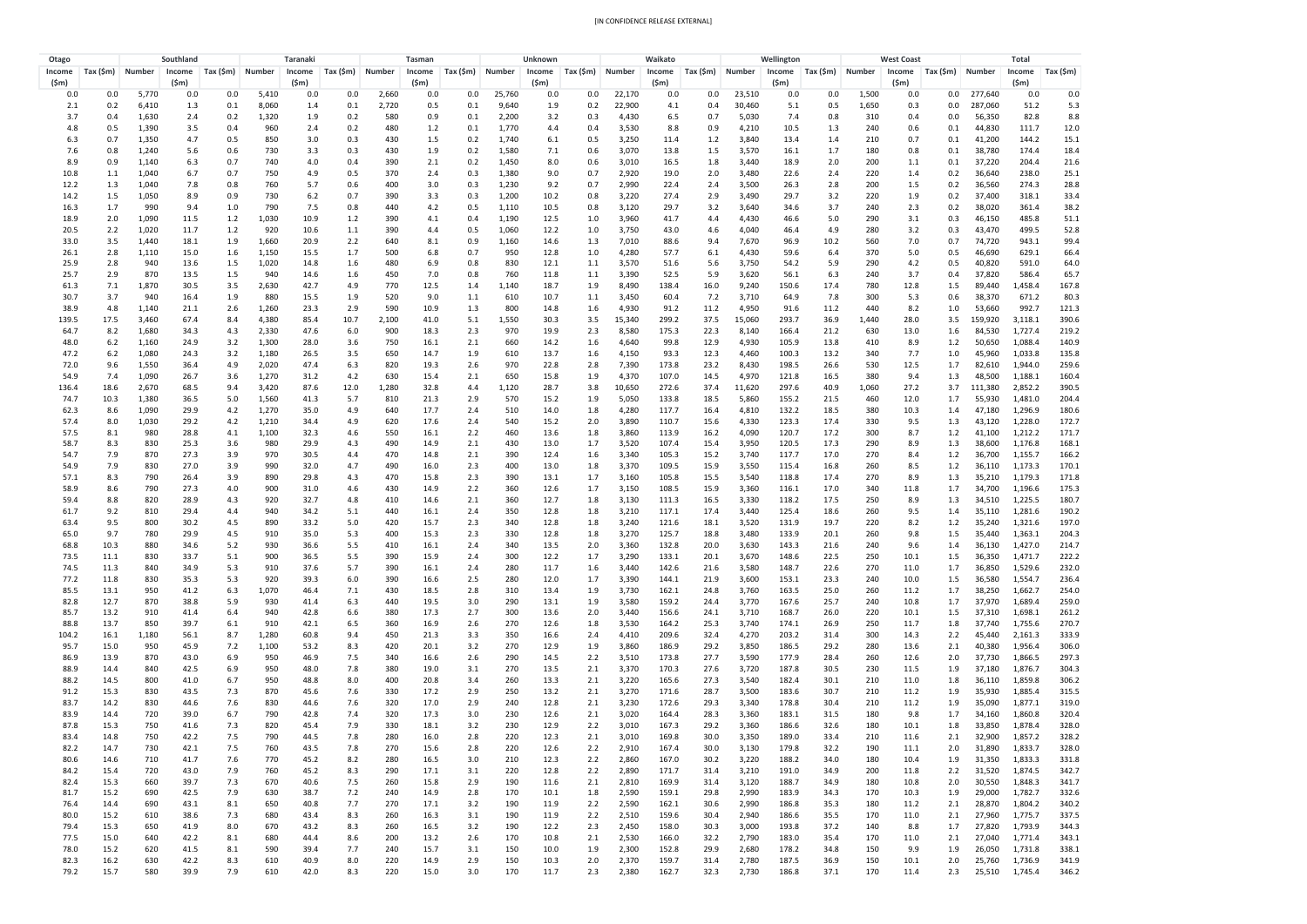| [IN CONFIDENCE RELEASE EXTERNAL] |
|----------------------------------|
|                                  |

| 128.3        | 25.7         | 1,130       | 78.8         | 15.8       | 1,170      | 81.2         | 16.3         | 330        | 22.8         | 4.6        | 270             | 19.1         | 3.6        | 3,800          | 264.5          | 52.9         | 3,500          | 243.4          | 48.6         | 200                   | 13.7         | 2.7        | 37,550           | 2,613.5            | 521.9          |
|--------------|--------------|-------------|--------------|------------|------------|--------------|--------------|------------|--------------|------------|-----------------|--------------|------------|----------------|----------------|--------------|----------------|----------------|--------------|-----------------------|--------------|------------|------------------|--------------------|----------------|
| 97.4         | 19.6         | 740         | 52.3         | 10.5       | 960        | 67.3         | 13.5         | 240        | 17.1         | 3.4        | 220             | 15.3         | 3.0        | 2,850          | 200.7          | 40.4         | 2,920          | 205.9          | 41.4         | 170                   | 12.1         | 2.4        | 30,040           | 2,115.7            | 425.6          |
| 76.5         | 15.6         | 570         | 41.0         | 8.3        | 590        | 41.9         | 8.5          | 220        | 15.7<br>16.3 | 3.2        | 160             | 11.2         | 2.2        | 2,100          | 149.9          | 30.5         | 2,610          | 186.4          | 37.9<br>37.6 | 150                   | 10.7         | 2.2        | 23,990           | 1,714.8            | 348.4<br>340.0 |
| 71.9<br>71.7 | 14.7<br>14.8 | 520<br>550  | 38.0<br>40.5 | 7.7<br>8.4 | 550<br>510 | 39.6<br>37.8 | 8.1<br>7.8   | 230<br>190 | 13.7         | 3.3<br>2.8 | 140<br>110      | 10.1<br>8.2  | 2.0<br>1.7 | 2,110<br>1,960 | 152.8<br>143.7 | 31.3<br>29.7 | 2,530<br>2,420 | 183.5<br>177.8 | 36.7         | 140<br>120            | 10.1<br>8.9  | 2.1<br>1.8 | 22,910<br>21,830 | 1,660.1<br>1,603.7 | 331.3          |
| 74.1         | 15.4         | 520         | 38.8         | 8.1        | 510        | 38.1         | 7.9          | 170        | 12.7         | 2.7        | 140             | 10.4         | 2.1        | 2,010          | 149.8          | 31.2         | 2,410          | 179.3          | 37.4         | 140                   | 10.3         | 2.1        | 21,460           | 1,598.5            | 332.8          |
| 71.9         | 15.1         | 520         | 39.1         | 8.2        | 480        | 36.5         | 7.7          | 190        | 14.6         | 3.1        | 130             | 9.9          | 2.1        | 1,910          | 144.0          | 30.2         | 2,400          | 180.9          | 38.0         | 130                   | 9.9          | 2.1        | 21,230           | 1,602.9            | 336.5          |
| 69.0         | 14.6         | 490         | 37.2         | 7.8        | 490        | 37.5         | 7.9          | 170        | 12.9         | 2.7        | 130             | 10.1         | 2.1        | 1,840          | 140.7          | 29.8         | 2,160          | 165.5          | 35.0         | 110                   | 8.3          | 1.8        | 19,900           | 1,522.3            | 321.9          |
| 65.3         | 13.9         | 470         | 36.0         | 7.7        | 460        | 35.4         | 7.5          | 180        | 14.3         | 3.0        | 120             | 9.0          | 1.9        | 1,770          | 137.5          | 29.3         | 2,120          | 163.9          | 35.0         | 130                   | 10.2         | 2.2        | 19,320           | 1,497.1            | 318.9          |
| 63.3<br>66.6 | 13.6<br>14.4 | 420<br>450  | 33.1<br>36.0 | 7.1<br>7.8 | 420<br>480 | 32.6<br>38.1 | 7.0<br>8.2   | 170<br>190 | 13.7<br>15.3 | 2.9<br>3.3 | 110<br>130      | 8.7<br>9.9   | 1.9<br>2.1 | 1,670<br>1,750 | 131.1<br>139.2 | 28.1<br>30.1 | 2,100<br>2,200 | 164.9<br>174.9 | 35.4<br>37.8 | 110<br>110            | 8.3<br>8.3   | 1.8<br>1.8 | 18,400<br>19,240 | 1,443.8<br>1,531.1 | 309.8<br>330.8 |
| 67.0         | 14.6         | 450         | 36.5         | 7.9        | 490        | 39.7         | 8.6          | 170        | 13.9         | 3.0        | 120             | 9.3          | 2.0        | 1,750          | 141.1          | 30.7         | 2,110          | 169.4          | 36.8         | 100                   | 8.0          | 1.7        | 19,240           | 1,548.3            | 336.4          |
| 61.0         | 13.3         | 390         | 31.9         | 7.0        | 430        | 35.0         | 7.6          | 150        | 11.8         | 2.6        | 110             | 8.9          | 1.9        | 1,620          | 131.7          | 28.8         | 1,970          | 160.7          | 35.2         | 90                    | 7.7          | 1.7        | 17,600           | 1,433.4            | 313.7          |
| 64.9         | 14.3         | 430         | 35.3         | 7.8        | 430        | 35.1         | 7.7          | 130        | 10.6         | 2.3        | 120             | 9.7          | 2.1        | 1,540          | 127.4          | 28.1         | 1,960          | 161.7          | 35.6         | 90                    | 7.6          | 1.7        | 17,070           | 1,407.4            | 310.0          |
| 58.0         | 12.8         | 380         | 31.6         | 7.0        | 420        | 34.8         | 7.7          | 140        | 11.5         | 2.6        | 100             | 7.9          | 1.7        | 1,470          | 122.7          | 27.1         | 1,800          | 149.9          | 33.2         | 110                   | 9.3          | 2.1        | 16,450           | 1,370.4            | 303.4          |
| 59.0<br>57.7 | 13.2<br>12.9 | 380<br>-330 | 32.0<br>28.0 | 7.2<br>6.3 | 370<br>410 | 31.3<br>35.4 | 7.0<br>7.9   | 140<br>170 | 11.9<br>14.2 | 2.7<br>3.2 | 100<br>90       | 8.2<br>8.0   | 1.8<br>1.7 | 1,530<br>1,450 | 129.3<br>123.9 | 28.8<br>27.7 | 1,880<br>1,810 | 158.5<br>154.8 | 35.3<br>34.7 | 100<br>100            | 8.1<br>8.6   | 1.8<br>1.9 | 16,440<br>15,770 | 1,387.3<br>1,347.5 | 309.3<br>301.8 |
| 54.8         | 12.3         | 320         | 27.5         | 6.2        | 370        | 32.0         | 7.2          | 120        | 10.6         | 2.4        | 90              | 8.1          | 1.8        | 1,310          | 113.7          | 25.6         | 1,660          | 143.7          | 32.4         | 100                   | 8.7          | 2.0        | 14,670           | 1,269.4            | 286.1          |
| 52.1         | 11.8         | 280         | 24.9         | 5.6        | 340        | 30.1         | 6.8          | 130        | 11.0         | 2.5        | 90              | 7.5          | 1.7        | 1,290          | 112.8          | 25.5         | 1,690          | 147.6          | 33.4         | 100                   | 8.8          | 2.0        | 14,320           | 1,251.0            | 283.2          |
| 47.5         | 10.8         | 290         | 25.8         | 5.9        | 340        | 29.8         | 6.8          | 90         | 8.2          | 1.9        | 90              | 7.6          | 1.7        | 1,230          | 108.9          | 24.8         | 1,580          | 140.2          | 31.9         | 90                    | 8.0          | 1.8        | 13,820           | 1,222.4            | 278.2          |
| 53.0         | 12.1         | 300         | 26.4         | 6.0        | 320        | 28.8         | 6.6          | 130        | 11.3         | 2.6        | 110             | 9.8          | 2.2        | 1,330          | 118.7          | 27.1         | 1,670          | 149.0          | 34.1         | 110                   | 9.6          | 2.2        | 14,200           | 1,267.7            | 289.8          |
| 52.9<br>52.7 | 12.2<br>12.2 | 270<br>270  | 24.0<br>24.7 | 5.5<br>5.7 | 330<br>310 | 29.5<br>28.3 | 6.8<br>6.5   | 100<br>90  | 8.7<br>8.6   | 2.0<br>2.0 | 80<br>70        | 7.2<br>6.7   | 1.6<br>1.6 | 1,200<br>1,140 | 108.6<br>104.3 | 25.0<br>24.1 | 1,580<br>1,460 | 143.3<br>133.8 | 32.9<br>30.9 | 80<br>100             | 7.1<br>8.9   | 1.6<br>2.1 | 13,370<br>12,710 | 1,207.8<br>1,161.8 | 277.5<br>268.6 |
| 46.2         | 10.7         | 240         | 21.9         | 5.1        | 300        | 28.0         | 6.5          | 110        | 9.8          | 2.3        | 70              | 6.8          | $1.5\,$    | 1,000          | 92.9           | 21.5         | 1,470          | 135.7          | 31.5         | 80                    | 7.0          | 1.6        | 12,040           | 1,111.5            | 257.8          |
| 43.5         | 10.1         | 220         | 20.5         | 4.8        | 260        | 24.4         | 5.7          | 80         | 7.1          | 1.7        | 70              | 6.4          | $1.5\,$    | 1,000          | 93.4           | 21.8         | 1,500          | 139.9          | 32.6         | 70                    | 6.5          | 1.5        | 11,440           | 1,067.0            | 248.6          |
| 41.5         | 9.7          | 250         | 23.1         | 5.4        | 260        | 24.5         | 5.7          | 110        | 10.4         | 2.4        | 70              | 6.8          | 1.6        | 1,070          | 100.8          | 23.6         | 1,420          | 134.3          | 31.4         | 70                    | 6.1          | 1.4        | 11,510           | 1,086.4            | 254.4          |
| 37.6         | 8.9          | 220         | 20.9         | 4.9        | 250        | 23.8         | 5.6          | 90         | 8.1          | 1.9        | 70              | 6.7          | 1.5        | 940            | 89.5           | 21.0         | 1,400          | 133.5          | 31.4         | 80                    | 7.8          | 1.8        | 10,930           | 1,041.4            | 244.7          |
| 39.3<br>42.3 | 9.3<br>10.0  | 220<br>170  | 20.7<br>17.0 | 4.9<br>4.0 | 270<br>230 | 26.0<br>22.5 | 6.1<br>5.3   | 100<br>80  | 9.8<br>7.9   | 2.3<br>1.9 | 60<br>60        | 5.6<br>5.6   | 1.3<br>1.3 | 930<br>830     | 89.7<br>80.7   | 21.2<br>19.1 | 1,330<br>1,260 | 128.2<br>122.6 | 30.3<br>29.1 | 60<br>80              | 5.8<br>7.4   | 1.4<br>1.8 | 10,510<br>9,960  | 1,011.8<br>971.4   | 238.9<br>230.2 |
| 36.9         | 8.8          | 160         | 16.1         | 3.7        | 210        | 20.2         | 4.8          | 90         | 8.6          | 2.0        | 60              | 6.3          | 1.5        | 920            | 90.7           | 21.6         | 1,220          | 120.2          | 28.6         | 80                    | 7.4          | 1.8        | 9,560            | 940.4              | 223.7          |
| 42.1         | 10.0         | 200         | 19.9         | 4.8        | 250        | 24.7         | 5.9          | 80         | 7.9          | 1.9        | 70              | 7.1          | 1.6        | 910            | 91.0           | 21.7         | 1,320          | 131.8          | 31.5         | 70                    | 7.1          | 1.7        | 10,380           | 1,034.1            | 247.0          |
| 39.6         | 9.5          | 180         | 18.4         | 4.4        | 220        | 21.6         | 5.2          | 80         | 8.2          | 2.0        | 60              | 5.6          | 1.3        | 820            | 82.2           | 19.7         | 1,220          | 122.5          | 29.4         | 70                    | 7.4          | 1.8        | 9,760            | 980.7              | 235.4          |
| 40.0         | 9.6          | 160         | 16.6         | 4.0        | 180        | 18.7         | 4.5          | 70         | 6.6          | 1.6        | 60              | 6.0          | 1.4        | 780            | 78.8           | 19.0         | 1,190          | 120.7          | 29.1         | 50                    | 5.4          | 1.3        | 8,830            | 896.3              | 215.9          |
| 33.1<br>30.4 | 8.0<br>7.4   | 170<br>150  | 17.3<br>15.0 | 4.1<br>3.6 | 180<br>190 | 18.7<br>19.8 | 4.5<br>4.8   | 70<br>60   | 7.2<br>5.7   | 1.7<br>1.4 | 50<br>50        | 5.0<br>5.5   | 1.1<br>1.3 | 700<br>690     | 72.0<br>71.0   | 17.4<br>17.2 | 1,150<br>1,110 | 117.6<br>114.7 | 28.4<br>27.8 | 50<br>60              | 4.9<br>5.7   | 1.2<br>1.4 | 8,360<br>7,920   | 856.7<br>818.1     | 206.8<br>198.3 |
| 29.9         | 7.3          | 140         | 14.9         | 3.6        | 170        | 18.0         | 4.4          | 70         | 6.8          | 1.7        | 50              | 4.9          | 1.2        | 680            | 70.5           | 17.1         | 1,050          | 109.8          | 26.8         | 50                    | 5.0          | 1.2        | 7,870            | 820.5              | 199.7          |
| 33.4         | 8.2          | 140         | 14.8         | 3.6        | 170        | 17.4         | 4.3          | 50         | 5.7          | 1.4        | 60              | 6.0          | 1.4        | 660            | 69.5           | 17.0         | 1,060          | 111.4          | 27.2         | 60                    | 5.8          | 1.4        | 7,570            | 796.6              | 194.4          |
| 30.2         | 7.4          | 120         | 13.2         | 3.2        | 140        | 14.9         | 3.7          | 50         | 5.6          | 1.4        | 50              | 5.0          | 1.2        | 620            | 66.1           | 16.2         | 960            | 101.7          | 24.9         | 40                    | 4.6          | 1.1        | 7,170            | 763.2              | 186.9          |
| 29.6         | 7.3          | 140         | 14.8         | 3.6        | 140        | 14.6         | 3.6          | 60         | 6.3          | 1.6        | 50              | 5.1          | 1.2        | 580            | 62.8           | 15.4         | 1,010          | 108.6          | 26.7         | 30                    | 3.0          | 0.7        | 6,930            | 744.1              | 183.0          |
| 30.9<br>29.5 | 7.6<br>7.3   | 140<br>130  | 15.0<br>14.2 | 3.7<br>3.5 | 130<br>150 | 13.8<br>16.0 | 3.4<br>4.0   | 50<br>50   | 5.4<br>5.5   | 1.3<br>1.4 | 50<br>50        | 4.9<br>5.5   | 1.2<br>1.3 | 580<br>590     | 63.3<br>64.6   | 15.6<br>16.0 | 950<br>970     | 102.5<br>106.6 | 25.3<br>26.3 | 40<br>30              | 4.1<br>3.7   | 1.0<br>0.9 | 6,830<br>6,930   | 738.3<br>757.3     | 181.9<br>187.2 |
| 24.9         | 6.2          | 110         | 12.1         | 3.0        | 120        | 12.9         | 3.2          | 60         | 6.6          | 1.6        | 30              | 3.3          | 0.8        | 580            | 64.2           | 15.9         | 970            | 107.1          | 26.5         | 30                    | 3.0          | 0.7        | 6,560            | 722.4              | 179.0          |
| 24.3         | 6.0          | 100         | 11.3         | 2.8        | 140        | 15.9         | 4.0          | 70         | 7.4          | 1.8        | 40              | 4.1          | 1.0        | 510            | 57.3           | 14.3         | 930            | 103.3          | 25.7         | 40                    | 4.7          | 1.2        | 6,240            | 694.1              | 172.8          |
| 23.6         | 5.9          | 110         | 11.8         | 3.0        | 160        | 18.1         | 4.5          | 50         | 5.3          | 1.3        | 50              | 5.1          | 1.2        | 480            | 53.6           | 13.4         | 900            | 101.5          | 25.3         | 40                    | 4.5          | 1.1        | 6,040            | 677.3              | 168.9          |
| 23.5         | 5.9          | 90          | 9.9          | 2.5        | 110        | 12.4         | 3.1          | 30         | 3.7          | 0.9        | 30              | 3.9          | 0.9        | 480            | 54.2           | 13.6         | 790            | 89.2           | 22.3         | 30                    | 3.7          | 0.9        | 5,670            | 643.9              | 161.0          |
| 23.8<br>21.3 | 5.9<br>5.3   | 100<br>100  | 11.0<br>11.0 | 2.7<br>2.8 | 140<br>110 | 16.0<br>12.9 | 4.0<br>3.3   | 60<br>40   | 6.5<br>4.7   | 1.6<br>1.2 | 40<br>40        | 4.6<br>4.2   | 1.1<br>1.0 | 500<br>430     | 57.7<br>49.3   | 14.5<br>12.4 | 800<br>860     | 91.6<br>99.3   | 23.0<br>25.0 | 30<br>20              | 3.3<br>2.2   | 0.8<br>0.6 | 5,770<br>5,530   | 659.1<br>637.8     | 165.0<br>160.6 |
| 24.2         | 6.1          | 100         | 11.5         | 2.9        | 110        | 12.2         | 3.1          | 40         | 4.7          | 1.2        | 40              | 4.9          | 1.2        | 400            | 46.8           | 11.8         | 810            | 94.1           | 23.7         | 20                    | 2.0          | 0.5        | 5,270            | 613.0              | 154.5          |
| 23.3         | 5.9          | 80          | 9.9          | 2.5        | 120        | 13.6         | 3.5          | 40         | 4.2          | 1.1        | 30              | 3.6          | 0.9        | 440            | 51.6           | 13.1         | 810            | 95.1           | 24.1         | 30                    | 3.4          | 0.9        | 5,310            | 621.6              | 157.4          |
| 20.0         | 5.1          | 90          | 10.4         | 2.6        | 80         | 9.8          | 2.5          | 40         | 5.2          | 1.3        | 40              | 4.7          | 1.2        | 380            | 45.1           | 11.5         | 750            | 88.7           | 22.5         | 20                    | 2.6          | 0.7        | 4,980            | 589.8              | 149.6          |
| 23.4         | 5.9          | 90          | 10.5         | 2.6        | 110        | 13.0         | 3.3          | 30         | 3.3          | 0.8        | 50              | 5.4          | 1.3        | 440            | 52.8           | 13.4         | 790            | 94.1           | 23.9         | 30                    | 3.0          | 0.8        | 5,460            | 650.4              | 165.0          |
| 22.0<br>22.0 | 5.6<br>5.6   | 80<br>90    | 9.8<br>10.4  | 2.5<br>2.7 | 110<br>110 | 12.9<br>13.6 | 3.3<br>3.4   | 40<br>40   | 4.8<br>5.0   | 1.2<br>1.3 | 30<br>30        | 4.0<br>3.5   | 1.0<br>0.9 | 420<br>380     | 51.1<br>45.9   | 13.0<br>11.7 | 800<br>720     | 96.9<br>87.8   | 24.7<br>22.4 | 30<br>20              | 3.5<br>2.6   | 0.9<br>0.7 | 5,260<br>4,790   | 634.6<br>581.0     | 161.8<br>148.4 |
| 21.0         | 5.4          | 60          | 7.2          | 1.9        | 100        | 11.8         | 3.0          | 40         | 5.0          | 1.3        | 30              | 4.2          | $1.0\,$    | 350            | 42.6           | 10.9         | 730            | 89.2           | 22.8         | 20                    | 2.6          | 0.7        | 4,760            | 583.6              | 149.5          |
| 19.5         | 5.0          | 80          | 9.6          | 2.5        | 90         | 10.5         | 2.7          | 30         | 3.3          | 0.9        | 30              | 3.5          | 0.8        | 330            | 40.3           | 10.3         | 700            | 86.6           | 22.3         | 20                    | 2.1          | 0.5        | 4,340            | 533.7              | 136.8          |
| 20.2         | 5.2          | 70          | 8.5          | 2.2        | 90         | 11.1         | 2.8          | 40         | 5.1          | 1.3        | 40              | 4.4          | 1.1        | 390            | 48.1           | 12.4         | 730            | 90.8           | 23.3         | 20                    | 2.2          | 0.6        | 4,650            | 578.0              | 148.5          |
| 19.1         | 4.9          | 60          | 7.5          | 1.9        | 80         | 10.5         | 2.7          | 30         | 4.3          | 1.1        | 40              | 4.4          | 1.1        | 310            | 39.4           | 10.2         | 720            | 90.2           | 23.3         | 20                    | 2.6          | 0.7        | 4,320            | 541.8              | 139.7          |
| 17.7<br>18.7 | 4.6<br>4.8   | 70<br>50    | 8.5<br>6.8   | 2.2<br>1.7 | 70<br>80   | 8.7<br>10.2  | 2.3<br>2.6   | 20<br>20   | 3.0<br>2.4   | 0.8<br>0.6 | 20<br>30        | 2.5<br>3.8   | 0.6<br>0.9 | 320<br>290     | 41.0<br>36.3   | 10.6<br>9.4  | 720<br>650     | 91.6<br>82.2   | 23.7<br>21.3 | 20<br>10              | 2.0<br>1.8   | 0.5<br>0.5 | 3,980<br>4,020   | 505.1<br>508.9     | 130.5<br>131.6 |
| 17.5         | 4.5          | 60          | 7.2          | 1.9        | 80         | 10.1         | 2.6          | 30         | 4.2          | 1.1        | 20              | 3.0          | 0.7        | 280            | 35.6           | 9.2          | 630            | 80.7           | 20.9         | 20                    | 2.2          | 0.6        | 3,720            | 476.5              | 123.6          |
| 18.0         | 4.7          | 70          | 8.5          | 2.2        | 90         | 11.7         | 3.0          | 20         | 2.6          | 0.7        | 30              | 4.0          | 1.0        | 300            | 39.0           | 10.1         | 640            | 83.3           | 21.7         | 20                    | 2.3          | 0.6        | 4,010            | 518.0              | 134.4          |
| 78.7         | 20.6         | 270         | 36.0         | 9.4        | 350        | 46.8         | 12.2         | 110        | 14.6         | 3.8        | 110             | 15.1         | 3.8        | 1,320          | 174.4          | 45.6         | 2,980          | 394.7          | 103.3        | 80                    | 11.1         | 2.9        | 17,750           | 2,352.3            | 615.0          |
| 74.0         | 19.6         | 210         | 28.5         | 7.5        | 320        | 44.1         | 11.7         | 110        | 15.6         | 4.1        | 120             | 16.2         | 4.2        | 1,170          | 160.8          | 42.5         | 2,660          | 366.2          | 96.7         | 60                    | 7.7          | 2.0        | 15,430           | 2,119.3            | 559.6          |
| 67.4<br>65.2 | 17.9<br>17.5 | 190<br>150  | 27.2<br>22.7 | 7.3<br>6.1 | 330<br>270 | 47.0<br>39.8 | 12.5<br>10.7 | 100<br>90  | 14.6<br>13.6 | 3.9<br>3.7 | 100<br>100      | 14.6<br>14.0 | 3.8<br>3.7 | 980<br>860     | 139.8<br>127.3 | 37.3<br>34.2 | 2,430<br>2,230 | 345.8<br>329.6 | 92.2<br>88.5 | 60<br>40              | 8.8<br>$6.2$ | 2.4<br>1.7 | 13,860<br>12,660 | 1,978.2<br>1,868.0 | 527.0<br>501.6 |
| 55.9         | 15.1         | 130         | 20.3         | 5.5        | 270        | 40.9         | 11.1         | 90         | 13.3         | 3.6        | 100             | 15.7         | 4.2        | 780            | 118.7          | 32.1         | 1,950          | 297.7          | 80.6         | 30                    | 5.2          | 1.4        | 11,230           | 1,712.1            | 463.1          |
| 48.8         | 13.3         | 120         | 18.9         | 5.1        | 240        | 37.9         | 10.3         | 70         | 11.3         | 3.1        | 70              | 11.2         | 2.9        | 710            | 111.6          | 30.4         | 1,790          | 282.5          | 76.8         | 30 <sub>o</sub>       | 4.9          | 1.3        | 9,770            | 1,538.1            | 418.8          |
| 51.7         | 14.2         | 100         | 15.4         | 4.2        | 210        | 33.5         | 9.2          | 70         | 11.2         | 3.1        | 50              | 7.8          | 2.1        | 600            | 97.7           | 26.8         | 1,620          | 262.7          | 72.0         | 30 <sub>o</sub>       | 5.4          | 1.5        | 8,760            | 1,422.0            | 389.6          |
| 43.7         | 12.1         | 90          | 15.3         | 4.2        | 190        | 32.2         | 8.9          | 60         | 10.0         | 2.8        | 40              | 6.4          | 1.7        | 550            | 91.6           | 25.3         | 1,380          | 230.9          | 63.7         | 20 <sub>2</sub>       | 3.3          | 0.9        | 7,740            | 1,295.4            | 357.2          |
| 40.8<br>38.9 | 11.3<br>10.8 | 90<br>70    | 15.7<br>13.0 | 4.3<br>3.6 | 130<br>150 | 22.1<br>27.0 | 6.1<br>7.5   | 50<br>40   | 9.1<br>7.8   | 2.5<br>2.2 | 50<br>50        | 8.6<br>8.2   | 2.3<br>2.1 | 500<br>420     | 86.0<br>74.2   | 23.9<br>20.7 | 1,270<br>1,210 | 219.7<br>214.6 | 60.9<br>59.8 | 30 <sub>o</sub><br>10 | 4.3<br>2.3   | 1.2<br>0.6 | 7,030<br>6,510   | 1,209.2<br>1,155.1 | 335.3<br>321.2 |
| 36.7         | 10.2         | 70          | 12.4         | 3.5        | 140        | 25.4         | 7.1          | 40         | 7.1          | 2.0        | 50              | 8.4          | 2.3        | 380            | 68.4           | 19.2         | 1,080          | 197.4          | 55.3         | 10 <sub>1</sub>       | 1.6          | 0.5        | 5,960            | 1,084.3            | 303.7          |
| 29.6         | 8.3          | 70          | 13.1         | 3.7        | 110        | 21.4         | 6.0          | 30         | 6.4          | 1.8        | 30 <sup>°</sup> | 6.2          | 1.6        | 320            | 60.2           | 17.0         | 940            | 176.3          | 49.6         | 20                    | 3.0          | 0.8        | 5,100            | 956.7              | 269.0          |
| 30.2         | 8.6          | 60          | 11.5         | 3.3        | 110        | 20.8         | 5.9          | 30         | 5.8          | 1.6        | 40              | 7.3          | 2.1        | 310            | 60.2           | 17.0         | 920            | 177.3          | 50.2         | 20                    | 2.9          | 0.8        | 4,740            | 908.4              | 257.0          |